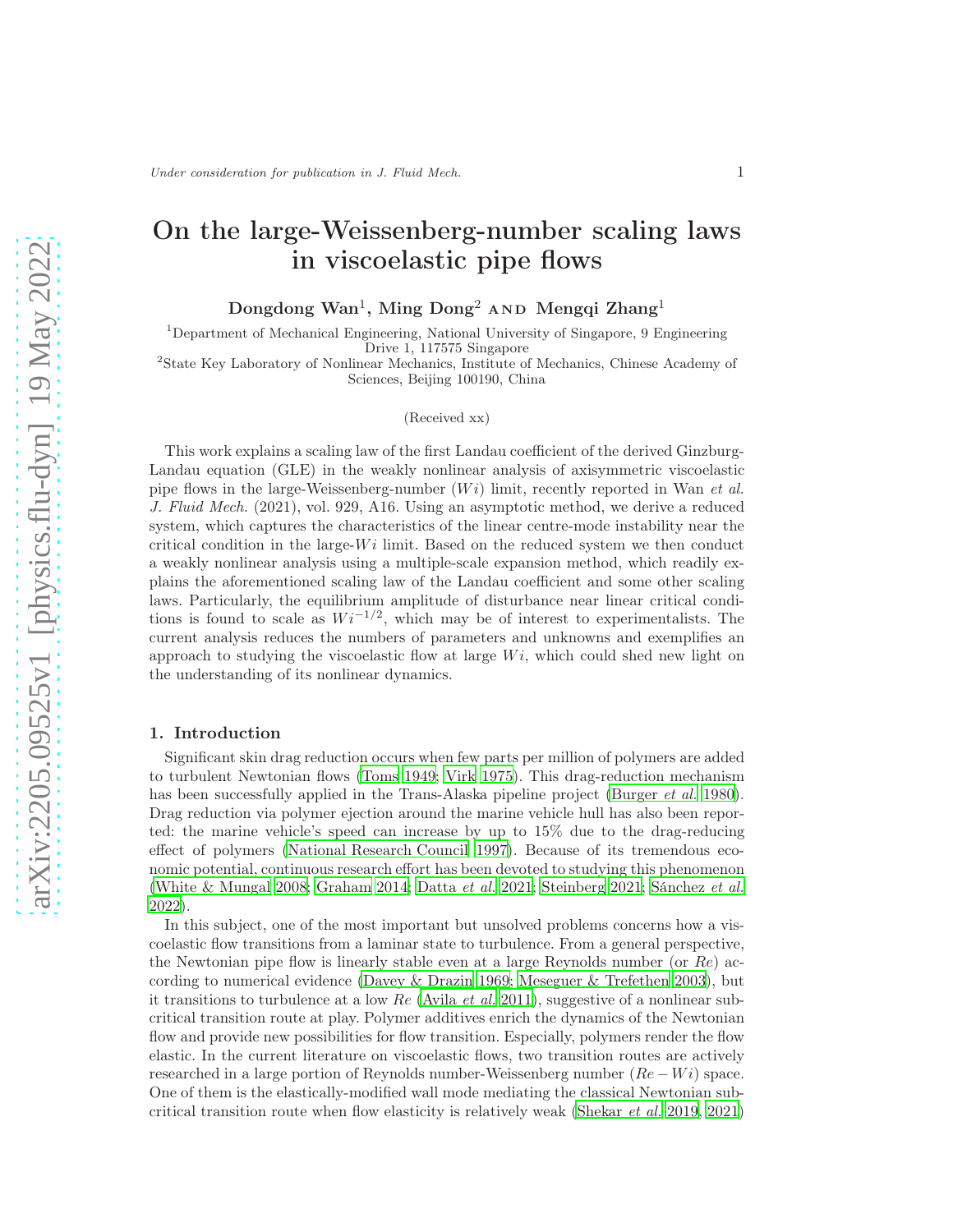and the other is a centre-mode instability causing a supercritical transition to elastoinertial turbulence (EIT) when the elastic effect is strong (Garg  $et$  al. [2018\)](#page-15-5). The present work studies scaling laws related to the centre mode in viscoelastic pipe flows.

Garg *[et al.](#page-15-5)* [\(2018](#page-15-5)) first reported the centre-mode instability in viscoelastic pipe flows. The unstable mode was found based on an Oldroyd-B constitutive model with a phase speed close to the maximum velocity of the laminar flow. It is believed that this centremode instability can lead the flow to EIT, which is plausibly related to the maximum drag reduction (MDR) [\(Samanta](#page-16-7) *et al.* [2013\)](#page-16-7). At the onset of this instability, the Re is significantly smaller than the typical nonlinear critical  $Re$  for Newtonian turbulence in pipe and  $Wi$  is larger than order 1. Scaling laws of the linear critical Reynolds number  $Re<sub>c</sub>$ and the linear critical wavenumber  $\alpha_c$  have been derived in [Garg](#page-15-5) *et al.* [\(2018\)](#page-15-5), namely  $Re_c \sim [E(1-\beta)]^{-3/2}$  and  $\alpha_c \sim [E(1-\beta)]^{-1/2}$  for  $E(1-\beta) \ll 1$  (see also [Chaudhary](#page-15-6) *et al.*) [\(2021\)](#page-15-6); here  $E \equiv Wi/Re$  is the elasticity number and  $\beta$  the solvent-to-solution viscosity ratio). The authors explained these scaling laws using a regular perturbation technique. Instead, by means of an asymptotic technique, [Dong & Zhang \(2022\)](#page-15-7) analysed the same flow in the large- $Re$  limit to explain these scaling laws. The authors found a threelayered structure of the centre-mode instability in both a long-wavelength regime and a short-wavelength regime. These are linear results. Later, Page [et al.](#page-16-8) [\(2020\)](#page-16-8) calculated the exact travelling wave solutions in two-dimensional viscoelastic channel flows using arclength continuation starting from the unstable centre mode (see also [Khalid](#page-16-9) *et al.*)  $(2021a)$  $(2021a)$ ). They established the subcriticality of the flow transitioning to EIT, in addition to the supercritical route. More recently, [Buza](#page-15-8) *et al.*  $(2022a,b)$  $(2022a,b)$  $(2022a,b)$  $(2022a,b)$  and Morozov  $(2022)$  have further calculated the finite-amplitude travelling wave solutions in the inertialess limit, extending the linear instability found by [Khalid](#page-16-11) *et al.* [\(2021](#page-16-11)*b*). These solutions are believed to be the underlying mechanism for the transition to elastic turbulence observed in experiments [\(Jha & Steinberg 2020\)](#page-15-10). These nonlinear travelling wave solutions, being saddle points in a certain state space, can act as the building blocks of the spatially and temporally chaotic turbulent flow (see reviews by [Kerswell \(2005\)](#page-16-12); [Eckhardt](#page-15-11) et al. [\(2006\)](#page-15-11); [Graham & Floryan \(2021](#page-15-12))).

The previous works thus implied possibilities of both subcritical and supercritical transitions in viscoelastic flows. These two bifurcation routes have also been observed in experiments. [Samanta](#page-16-7) et al. [\(2013](#page-16-7)) first studied experimentally the EIT phenomenon in a viscoelastic pipe flow. When the polymer concentration is low, they found a clear hysteresis loop when changing  $Re$ , indicating the existence of a subcritical transition mechanism, whereas, when the polymer concentration is high, a non-hysteresis behaviour was observed, implying a supercritical transition route, even though the authors warned that the polymeric flows may be sensitive to disturbances. [Chandra](#page-15-13) *et al.* [\(2020\)](#page-15-13) experimentally studied the polymeric flow in microtubes and found a cross-over of the transition route from subcritical to supercritical as the polymeric effect strengthens. Re-cent experiments by [Choueiri](#page-15-14) *et al.* [\(2021\)](#page-15-14) on the transition to EIT in viscoelastic pipe flows also confirmed the chevron shaped streaks consistent with the linear stability theory (centre mode) and revealed a secondary instability related to a wall mode at subcritical Re.

As background disturbance inherently exists in experiments, determining the bifurcation type of a sensitive flow is always difficult. On the other hand, it is enlightening to systematically study the bifurcation type in viscoelastic pipe flows from the governing equations (of course, model defects are also inevitable, dealing with which is however beyond the scope of this work; here we employ the Oldroyd-B model, which has been used previously in [Garg](#page-15-5) et al.  $(2018)$  $(2018)$ , [Chaudhary](#page-15-6) et al.  $(2021)$ , etc.). Weakly nonlinear stability analyses have been traditionally applied to study the flow bifurcation. The the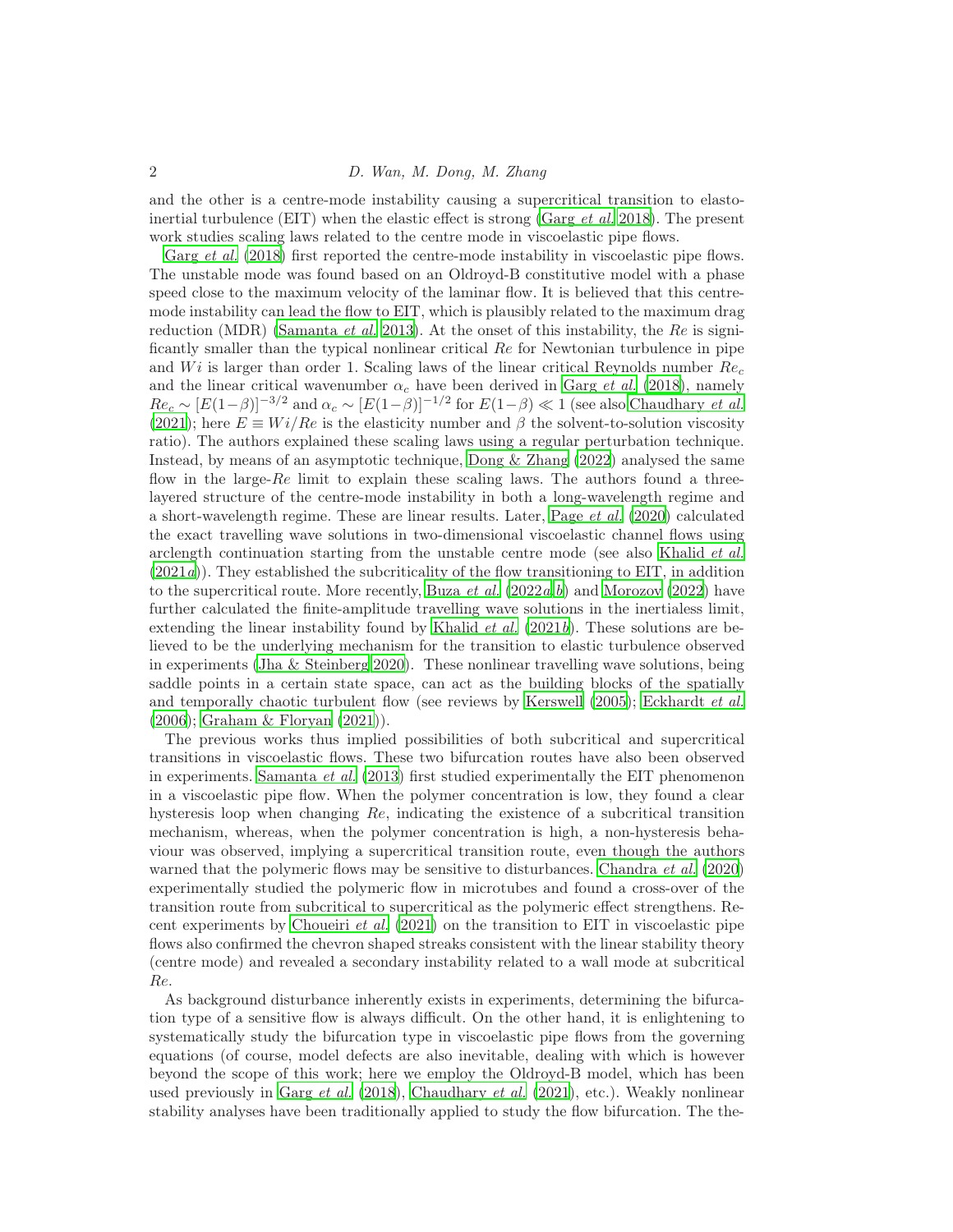ory was originally proposed by [Landau \(1944\)](#page-16-13) and developed later by many researchers in the hydrodynamic stability community [\(Stuart 1960](#page-16-14); [Reynolds & Potter 1967](#page-16-15); [Herbert](#page-15-15) [1983;](#page-15-15) [Fujimura 1989\)](#page-15-16). In the context of viscoelastic flows, Morozov & van Saarloos and their co-workers have applied the weakly nonlinear stability analysis to both pipe and channel Poiseuille flows of Oldroyd-B fluids and Upper Convected Maxwell (UCM) fluids in the inertialess limit [\(Meulenbroek](#page-16-16) et al. [2003,](#page-16-16) [2004;](#page-16-17) [Morozov & van Saarloos 2019\)](#page-16-18), demonstrating a generic nonlinear subcritical instability in these flows. Regarding the bifurcation in EIT, two recent studies, Wan *[et al.](#page-17-2)* [\(2021](#page-17-2)) and [Buza](#page-15-9) *et al.* [\(2022](#page-15-9)*b*), have performed the weakly nonlinear stability analyses of viscoelastic finite- $Re$  pipe and chan-nel flows, respectively. Using a multiple-scale expansion method, [Buza](#page-15-9) et al.  $(2022b)$  $(2022b)$ explored the subcriticality of viscoelastic channel flows to lower  $Wi$  required by the lin-ear instability to reveal the purely elastic nature of the instability (see also [Khalid](#page-16-11) *et al.*)  $(2021b)$  $(2021b)$ ). Wan *[et al.](#page-17-2)* [\(2021\)](#page-17-2) adopted the same method to determine the bifurcation type of viscoelastic pipe flows in a large parameter space. They derived a Ginzburg-Landau equation (GLE) from the Navier-Stokes equations and the polymer constitutive equations around linear critical conditions. Their theoretical results indicate that when the viscosity ratio  $\beta$  is large, the viscoelastic pipe flow experiences a subcritical transition, whereas, when it is small, the flow will transition supercritically from the laminar state, consistent with the experimental observations summarised above. Besides, they found a scaling law of the third-order Landau coefficient  $a_3$  in GLE with W<sub>i</sub>: the value of  $a_3$ scales with  $1/Wi$  at a fixed  $\beta$  when W i is sufficiently large (see  $a_3$  in Eq. [\(2.22\)](#page-7-0) to follow).

Research on scaling law has deepened our understanding of the flow transition. Studies exist on the scaling law of the disturbance amplitude threshold (beyond which a transition initiates in the subcritical regime) in Newtonian flows. An asymptotic analysis of the Newtonian channel flow by [Chapman \(2002\)](#page-15-17) showed that the transitional threshold amplitude scales with  $Re^{-3/2}$ , which was later experimentally verified by [Philip](#page-16-19) et al. [\(2007](#page-16-19)) (with  $Re^{-1.53}$  for 1000 <  $Re$  < 2000). For 2000 <  $Re$  < 5000, [Lemoult](#page-16-20) *et al.* [\(2012\)](#page-16-20) found the scaling to be  $Re^{-1}$ , consistent with the theoretical prediction by [Waleffe & Wang \(2005\)](#page-17-3). Similarly, in experiments on Newtonian pipe flows Hof [et al.](#page-15-18) [\(2003](#page-15-18)) uncovered a scaling of  $Re^{-1}$ , which also agrees with theoretical results. In viscoelastic flows, [Jovanović & Kumar \(2010\)](#page-15-19) derived scaling laws of the nonmodal transient growth in inertialess plane Couette and Poiseuille flows. This non-modal mechanism is believed to underlie the elastic instability in perturbed channel flows (e.g. [Shnapp & Steinberg 2021\)](#page-16-21). [Morozov & van Saarloos \(2007\)](#page-16-22) derived a scaling of  $Wi^{-2}$  for the amplitude threshold in the flow transition at low Re. The derivation was based on a nonlinear flow instability criterion proposed in [Pakdel & McKinley \(1996\)](#page-16-23) for elastic instabilities. Inspired by these works, we in this paper study and explain the scaling laws in the nonlinear regime of viscoelastic pipe flows (first found by Wan *[et al.](#page-17-2)*  $(2021)$ ).

In the following, we will derive a reduced nonlinear system from the original governing equations at asymptotically large  $Wi$  (thus, the reduced system does not depend on  $Wi$  explicitly) using an asymptotic method (Sec. 2), extending the scaling analysis in Garg [et al.](#page-15-5) [\(2018\)](#page-15-5) and [Chaudhary](#page-15-6) et al. [\(2021\)](#page-15-6). We show that the numerical results of Wan [et al.](#page-17-2) [\(2021\)](#page-17-2) indeed converge asymptotically to those of the reduced system when  $Wi$  increases (Sec. 3). Then, a multiple-scale expansion of the reduced system is conducted to bring out the scaling law of  $a_3$  with  $Wi^{-1}$  after Wi is re-introduced back to the system (and some other laws, see Eq. [3.4\)](#page-10-0); in particular, a scaling law of the equilibrium amplitude of disturbance is derived from the GLE. Sec. 4 concludes the paper with some discussions.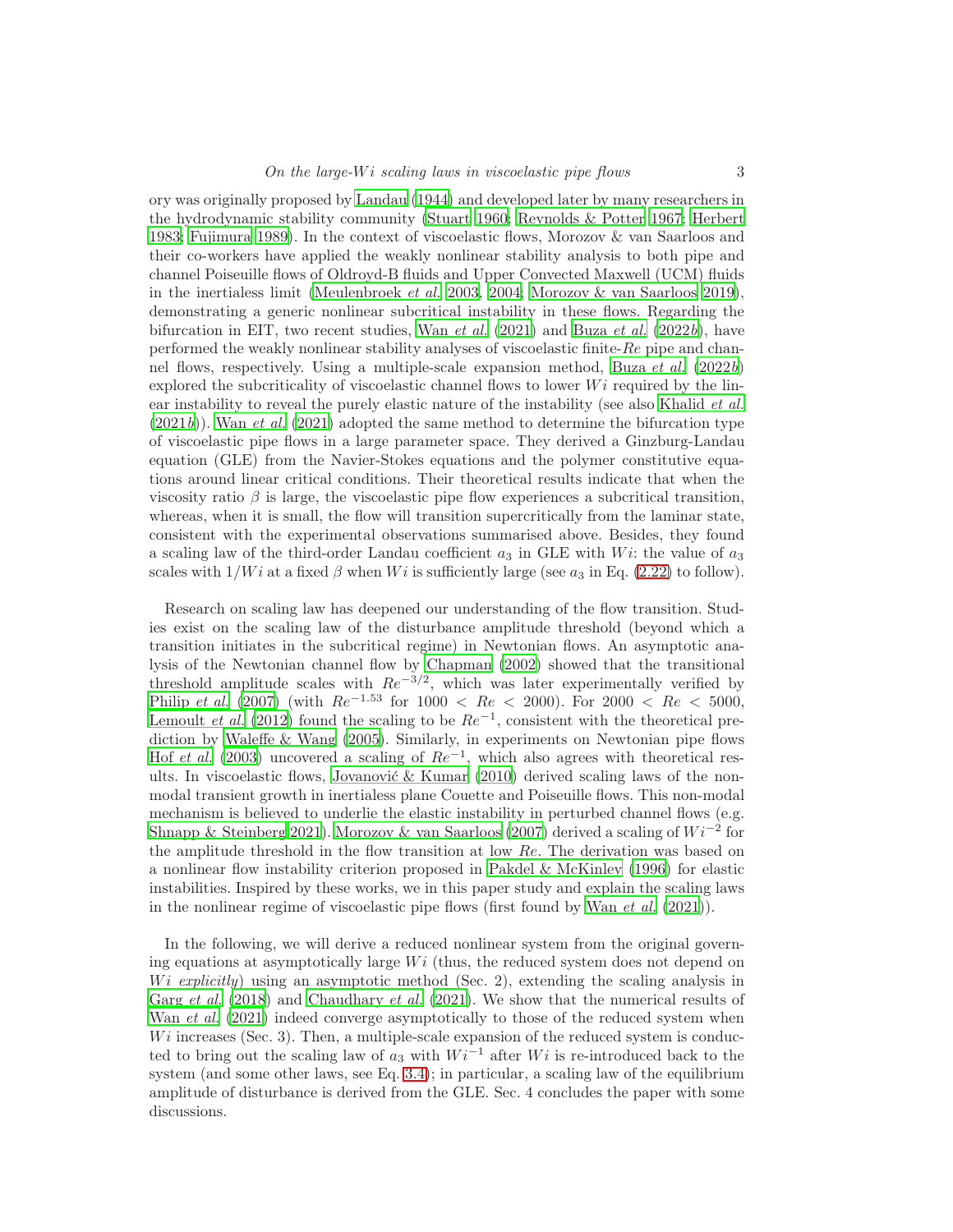#### 2. Problem formulation

#### 2.1. Governing equations and parameters

We investigate the hydrodynamic stability of incompressible pipe Poiseuille flows based on the Oldroyd-B fluid model (Bird [et al.](#page-15-20) [1987](#page-15-20)). The cylindrical coordinate system is used, with r,  $\theta$  and z denoting the radial, azimuthal and axial directions, respectively. The pipe radius R and the centreline velocity  $U_c$  are chosen to be the characteristic length and velocity scales to normalise the system. The non-dimensional perturbation equations are (Wan [et al.](#page-17-2) [2021\)](#page-17-2)

$$
\nabla \cdot \boldsymbol{u} = 0, \qquad \partial_t \boldsymbol{u} + \boldsymbol{u} \cdot \nabla U + U \cdot \nabla \boldsymbol{u} + N_{\boldsymbol{u}} = -\nabla p + \frac{\beta}{Re} \nabla^2 \boldsymbol{u} + \frac{1-\beta}{ReWi} \nabla \cdot \boldsymbol{c}, \tag{2.1a}
$$

$$
\partial_t \mathbf{c} + \mathbf{u} \cdot \nabla \mathbf{C} - \mathbf{c} \cdot \nabla \mathbf{U} - (\nabla \mathbf{u})^T \cdot \mathbf{C} + \mathbf{U} \cdot \nabla \mathbf{c} - \mathbf{C} \cdot \nabla \mathbf{u} - (\nabla \mathbf{U})^T \cdot \mathbf{c} + \mathbf{N_c} = -\frac{\mathbf{c}}{Wi}, \tag{2.1b}
$$

where  $\boldsymbol{u} = (u_r, u_\theta, u_z)^T$  is the perturbation velocity vector,  $\boldsymbol{c} = (c_{rr}, c_{r\theta}, c_{rz}, c_{\theta\theta}, c_{\theta z}, c_{zz})^T$ the conformation tensor and p the pressure.  $U = (0, 0, U_z)$  and  $C = (1, 0, W_i U'_z, 1, 0, 1 +$  $2Wi^2U_z^2$  are the corresponding laminar base states, where  $U_z = 1 - r^2$  and prime ' denotes differentiation with respect to r. The nonlinear terms are  $N_u = u \cdot \nabla u$  and  $N_c = u \cdot \nabla c - c \cdot \nabla u - (\nabla u)^T \cdot c$ . The controlling parameters include the viscosity ratio  $\beta = \frac{\nu_s}{\nu_s + \nu_p}$  (where  $\nu_s$  is solvent viscosity and  $\nu_p$  polymer viscosity), the Reynolds number  $Re = \frac{U_c R}{\nu_s + \nu_p}$  and the Weissenberg number  $Wi = \frac{\lambda U_c}{R}$  ( $\lambda$ : polymer relaxation time). We define the elasticity number as  $E \equiv Wi/Re = \frac{\lambda(\nu_s + \nu_p)}{R^2}$ , characterising the elastic effects of polymers. The no-slip boundary condition  $u(r = 1) = 0$  is applied at the pipe wall. Note that for the conformation tensor, it is not necessary to specify its boundary condition, because the linear operator in equation  $(2.1b)$  does not contain r-derivative terms (like  $\partial/\partial_r$ ) of c (although such terms do exist in the nonlinear term  $N_c$ , which, in a weakly nonlinear framework, is constructed from the linear eigenvectors, as shown below in equation  $(A 3)$ ). Following previous works [\(Garg](#page-15-5) *et al.* [2018](#page-15-5); [Chaudhary](#page-15-6) *et al.* [2021;](#page-15-6) [Zhang 2021\)](#page-17-4), we are interested in the axisymmetric disturbance because only this mode is found to be linearly unstable. Therefore, the symmetric conditions are imposed at the pipe centre,  $u_r(r = 0) = u'_z(r = 0) = 0$ .

The equation system [\(2.1\)](#page-6-0) will hereafter be referred to as the original equation system and we use subscript "F" to mark it. Introducing  $\gamma_F = (u_{rF}, u_{zF}, p_F, c_{rrF}, c_{rzF}, c_{\theta\theta F}, c_{zzF})^T$ , the equation system can be recast to a compact form of

$$
(\mathbf{M}_{\mathrm{F}}\partial_t - \mathbf{L}_{\mathrm{F}})\gamma_{\mathrm{F}} = \mathbf{N}_{\mathrm{F}},\tag{2.2}
$$

where the weight matrix  $M_F$ , the linear operator  $L_F$  and the nonlinear operator  $N_F$  can readily be derived from [\(2.1\)](#page-6-0). The linear mode is governed by the homogeneous system

$$
(M_{\rm F}\partial_t - L_{\rm F})\gamma_{\rm F} = 0, \qquad (2.3)
$$

which admits the normal mode wavelike solution

$$
\gamma_{\mathcal{F}} = \tilde{\gamma}_{\mathcal{F}}(r) e^{i \alpha (z - ct)} + c.c.
$$
 (2.4)

Here  $\tilde{\gamma}_F$  is the linear eigenfunction, i is the imaginary unit,  $\alpha$  is the axial wavenumber,  $c = c_r + i c_i$  is the complex phase speed  $(\omega = \alpha c$  is the complex frequency) with  $\alpha c_i$ (or  $\omega_i$ ) representing the linear growth rate, and c.c. represents the complex conjugate of its preceding term. By substituting  $(2.4)$  into  $(2.3)$ , one obtains the following linear eigenvalue problem for the flow

<span id="page-3-0"></span>
$$
\left(c\widetilde{M}_{\mathrm{F}} - \widetilde{L}_{\mathrm{F}}\right)\widetilde{\gamma}_{\mathrm{F}} = \mathbf{0},\tag{2.5}
$$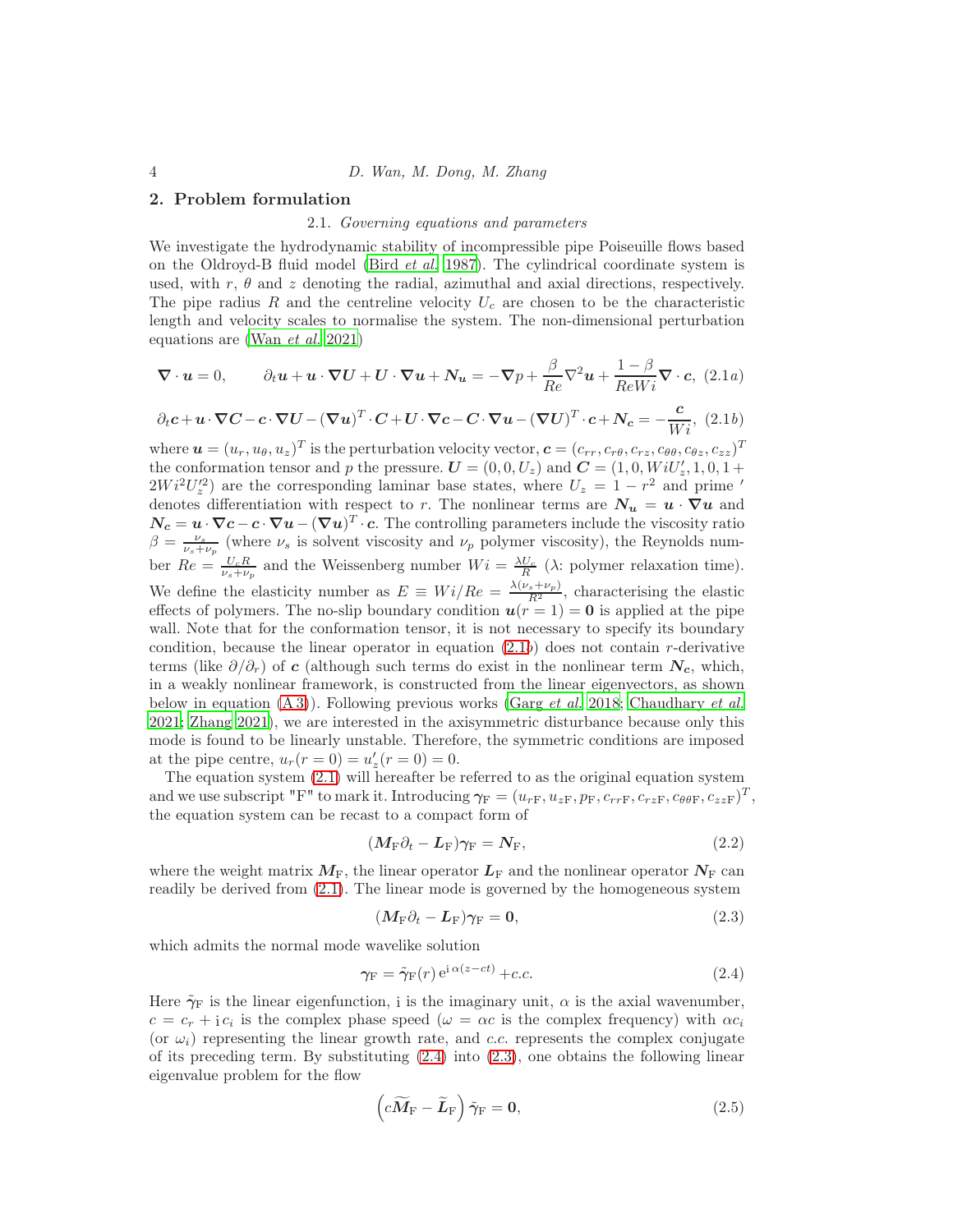

<span id="page-4-0"></span>FIGURE 1. Neutral curves in the  $\alpha$ -Re plane at viscosity ratio  $\beta = 0.65$  for viscoelastic pipe flows based on the Oldroyd-B fluid model. The solid curves are computed for fixed  $Wi$ , with the linear critical conditions ( $Re_c$  and  $\alpha_c$ ) marked by the red stars; following the red arrow direction  $\alpha_c$ decreases and is smaller than one, implying the long-wavelength nature of the centre mode. The dot-dashed curves are obtained for fixed  $\overline{E}$  (as shown in figure 18 of [Chaudhary](#page-15-6) *et al.* [\(2021\)](#page-15-6)). Adapted from figure  $3(c)$  in Wan *[et al.](#page-17-2)* [\(2021](#page-17-2)).

where  $\widetilde{M}_{\text{F}}$  and  $\widetilde{L}_{\text{F}}$  can be derived from  $M_{\text{F}}$  and  $L_{\text{F}}$  respectively by replacing  $\partial_z$  with  $i \alpha$ .

# 2.2. Asymptotic analysis

Now, we conduct an asymptotic analysis of the centre-mode instability by assuming  $Wi \gg 1$  and  $E = O(1)$  (Re  $\gg 1$ ). The polymer concentration is taken to be of an intermediate level, i.e., the viscosity ratio  $(\beta, 1 - \beta) = O(1)$ . Solving the linear eigenvalue problem [\(2.5\)](#page-3-0), we can obtain the neutral curves in the  $\alpha$ –Re plane. Figure [1](#page-4-0) shows an example for  $\beta = 0.65$ , which is adapted from figure 3(c) of Wan *[et al.](#page-17-2)* [\(2021\)](#page-17-2). For a given  $Wi$ , the enclosed region by the solid line represents the unstable zone, and its onset at the lowest  $Re$ , marked by the red star, represents the linear critical condition. Increase of Wi leads to a higher critical Reynolds number  $Re_c$  and a lower critical wavenumber  $\alpha_c$ , as shown by the red arrow. The control parameters of our interest pertain to these linear critical conditions. From the figure, one can understand that the disturbances to be studied (especially for high  $Wi$ ) are of small  $\alpha$ , indicating a long-wavelength nature. Moreover, under these linear critical conditions, the elasticity number  $E$  is of  $O(1)$  as illustrated in figure  $11(e)$  of Wan *[et al.](#page-17-2)* [\(2021\)](#page-17-2). In the figure, we also show the neutral curves for fixed E where the linear critical conditions at low  $E$ , as traced by [Chaudhary](#page-15-6) *et al.* [\(2021\)](#page-15-6), are related to the short-wavelength regime and will not be considered here.

In our asymptotic analysis, we assume  $Wi^{-1} \ll \alpha$ , which is consistent with the linear critical conditions in figure [1.](#page-4-0) Thus, a small parameter,  $\sigma = (\alpha Wi)^{-1} \ll 1$ , can be introduced. The complex phase speed is then expanded as

<span id="page-4-1"></span>
$$
c = 1 + \sigma c_1 + \cdots, \qquad (2.6)
$$

where  $c_1$  is the phase speed correction to be solved for. From the balance of the leadingorder terms in the linear system  $(2.5)$ , we obtain that in the bulk region where  $r =$  $O(1), (\tilde{u}_{rF}, \tilde{p}_F, \tilde{c}_{rrF}, \tilde{c}_{rzF}, \tilde{c}_{zzF}) \sim (\alpha, 1, \sigma^{-1}, \alpha^{-1}\sigma^{-2}, \alpha^{-2}\sigma^{-2})\tilde{u}_{zF}$ . For example, from the continuity equation, we know that  $\tilde{u}'_{rF} \sim i \alpha \tilde{u}_{zF}$ ; thus, we have  $\tilde{u}_{rF} \sim \alpha \tilde{u}_{zF}$ . The leadingorder perturbation field can then be rescaled as

<span id="page-4-2"></span>
$$
(u_{rF}, u_{zF}, p_F, c_{rrF}, c_{rzF}, c_{zzF}) = (\alpha u_r, u_z, p, \sigma^{-1} c_{rr}, \alpha^{-1} \sigma^{-2} c_{rz}, \alpha^{-2} \sigma^{-2} c_{zz}) + \cdots
$$
 (2.7)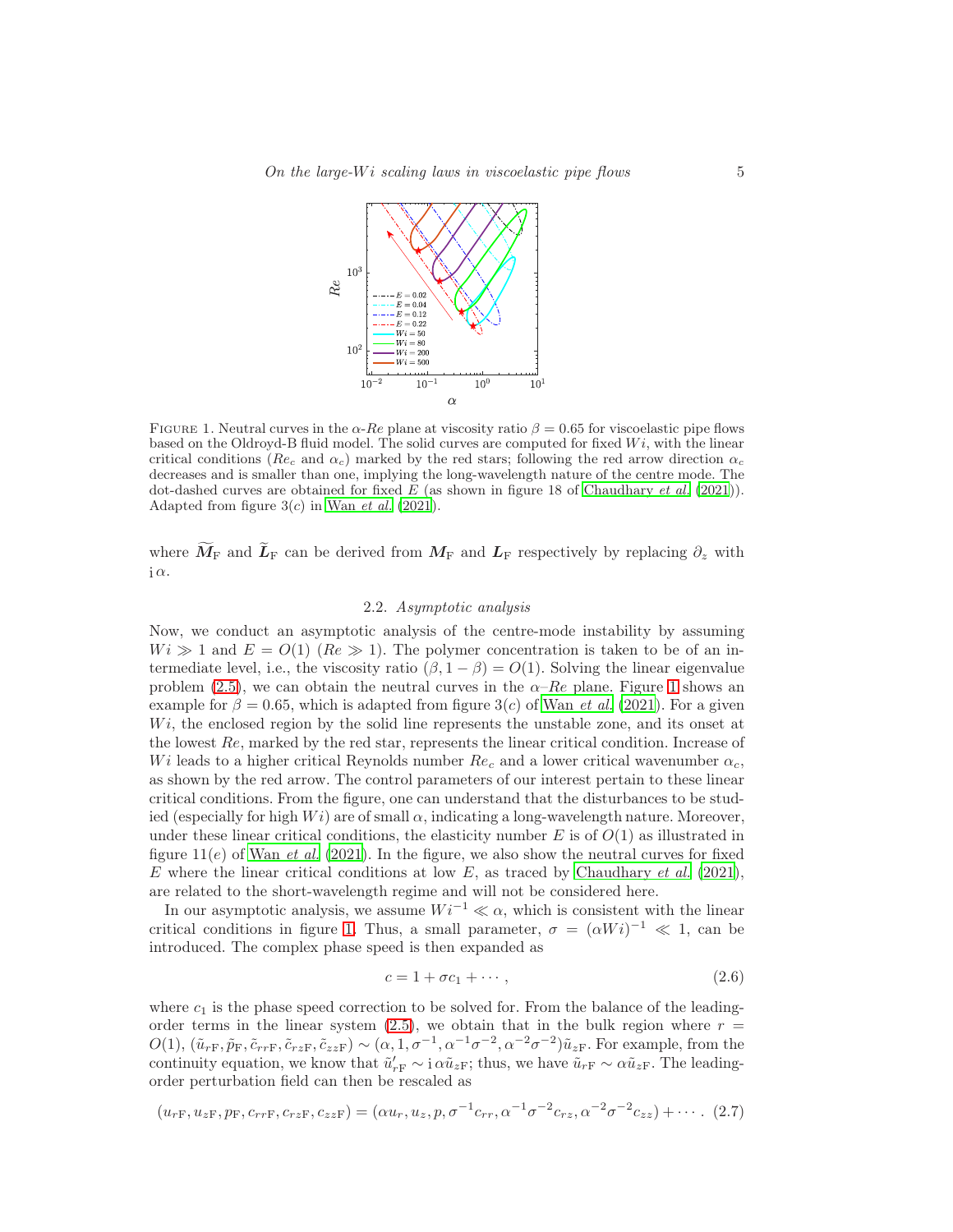The long-wavelength nature of the instability determines that the radial momentum equation, to the leading order, reduces to  $0 = -p'_{F}$ ; so  $c_{\theta\theta F}$  does not appear in the leading-order equation system. Because c is close to unity, we introduce the relation

<span id="page-5-5"></span><span id="page-5-0"></span>
$$
\partial_t = -\partial_z + \sigma \partial_\tau,\tag{2.8}
$$

where  $\tau$  is a time scale related to  $c_1$ , recalling the expansion of c in [\(2.6\)](#page-4-1). Noting that in the long-wavelength limit, both  $t, \tau$  and  $z$  are of  $O(\alpha^{-1})$ , we introduce

<span id="page-5-4"></span>
$$
(\bar{t}, \bar{\tau}, \bar{z}) = \alpha(t, \tau, z) = O(1). \tag{2.9}
$$

With the above assumptions, applying  $(2.7)$  in  $(2.2)$  and neglecting the  $O(Wi^{-1})$  terms, we obtain the following asymptotic equations (referred to as the reduced system)

$$
0 = u'_r + u_r/r + \partial_{\bar{z}} u_z, \qquad 0 = -p', \qquad (2.10a, b)
$$

$$
\sigma \partial_{\bar{\tau}} u_z = 2r u_r + r^2 \partial_{\bar{z}} u_z + \sigma \beta E(u''_z + u'_z/r) - \partial_{\bar{z}} p + (1 - \beta) E(c'_{rz} + c_{rz}/r + \partial_{\bar{z}} c_{zz}) - N_{u_z},
$$
\n(2.10c)

<span id="page-5-1"></span>
$$
\sigma \partial_{\bar{\tau}} c_{rr} = 2\sigma u'_r - 4r \partial_{\bar{z}} u_r + r^2 \partial_{\bar{z}} c_{rr} - \sigma c_{rr} - N_{c_{rr}}, \qquad (2.10d)
$$

$$
\sigma \partial_{\overline{\tau}} c_{rz} = 2\sigma u_r - 2\sigma r u'_r + 8r^2 \partial_{\overline{z}} u_r + \sigma^2 u'_z - 2\sigma r \partial_{\overline{z}} u_z - 2\sigma r c_{rr} + r^2 \partial_{\overline{z}} c_{rz} - \sigma c_{rz} - N_{c_{rz}},
$$
\n(2.10e)

$$
\sigma \partial_{\overline{r}} c_{zz} = -16ru_r - 4\sigma ru'_z + 16r^2 \partial_{\overline{z}} u_z - 4rc_{rz} + r^2 \partial_{\overline{z}} c_{zz} - \sigma c_{zz} - N_{czz}, \qquad (2.10f)
$$

where the nonlinear terms are

$$
N_{u_z} = u_r u'_z + u_z \partial_{\bar{z}} u_z, N_{c_{rz}} = u_r c'_{rz} + u_z \partial_{\bar{z}} c_{rz} - \sigma c_{rr} u'_z - c_{rz} \partial_{\bar{z}} u_z - c_{rz} u'_r - c_{zz} \partial_{\bar{z}} u_r,
$$
\n
$$
(2.11a)
$$
\n
$$
N_{c_{rr}} = u_r c'_{rr} + u_z \partial_{\bar{z}} c_{rr} - 2c_{rr} u'_r - 2\sigma^{-1} c_{rz} \partial_{\bar{z}} u_r, N_{c_{zz}} = u_r c'_{zz} + u_z \partial_{\bar{z}} c_{zz} - 2c_{rz} u'_z - 2c_{zz} \partial_{\bar{z}} u_z,
$$
\n
$$
(2.11b)
$$

with no-slip boundary conditions applied at the pipe wall  $r = 1$  and symmetric conditions enforced at the pipe axis  $r = 0$ , i.e.,  $u_r(1) = u_z(1) = 0$  and  $u_r(0) = u'_z(0) = 0$ . In [\(2.10\)](#page-5-0) and [\(2.11\)](#page-5-1), the  $O(\sigma)$  and  $O(\sigma^2)$  terms are retained. If they are neglected in the bulk region, then we would obtain a solution which is singular at both  $r = 1$  and  $r = 0$ . Thus, a wall layer and a central layer must be taken into account, being similar to the asymptotic structure in [Dong & Zhang \(2022\)](#page-15-7). Such an unstable mode is found to be possible only when  $E \sim \sigma^{-1}$ , corresponding to the long-wavelength centre mode for  $Re \gg Re_c$  in [Dong & Zhang \(2022](#page-15-7)). However, when Re is close to  $Re_c$ , the three layers merge together, and so the  $O(\sigma)$  and  $O(\sigma^2)$  terms are kept. It should be noted that now we only have  $\beta$ , E and  $\sigma$  as control parameters in [\(2.10\)](#page-5-0), compared to  $\beta$ , Wi, Re,  $\alpha$  in the original system [\(2.5\)](#page-3-0). Introducing  $\gamma = (u_r, u_z, p, c_{rr}, c_{rz}, c_{zz})^T$ , the compact form of the asymptotic system [\(2.10\)](#page-5-0) now reads

<span id="page-5-2"></span>
$$
\left(M\partial_{\bar{\tau}} - L\right)\gamma = N.\tag{2.12}
$$

Here,  $M$ ,  $L$  and  $N$  can be easily deduced by matching equation [\(2.12\)](#page-5-2) with equation [\(2.10\)](#page-5-0) and thus are not shown here.

### <span id="page-5-3"></span>2.3. Weakly nonlinear analysis of the asymptotic equation system

Following Wan *[et al.](#page-17-2)* [\(2021\)](#page-17-2), we perform a standard multiple-scale expansion of the reduced equation system [\(2.12\)](#page-5-2). To this end, the following expansions are applied as a series of a small quantity  $\delta$ 

$$
\partial_{\bar{\tau}} = \partial_{\bar{\tau}_0} + \delta \partial_{\bar{\tau}_1} + \delta^2 \partial_{\bar{\tau}_2} + O(\delta^3), \qquad \partial_{\bar{z}} = \partial_{\bar{z}_0} + \delta \partial_{\bar{z}_1} + O(\delta^2), \tag{2.13a,b}
$$

$$
\gamma = \delta \gamma_1 + \delta^2 \gamma_2 + \delta^3 \gamma_3 + O(\delta^4), \qquad E = E_c - E_c \delta^2 + O(\delta^4), \tag{2.13c, d}
$$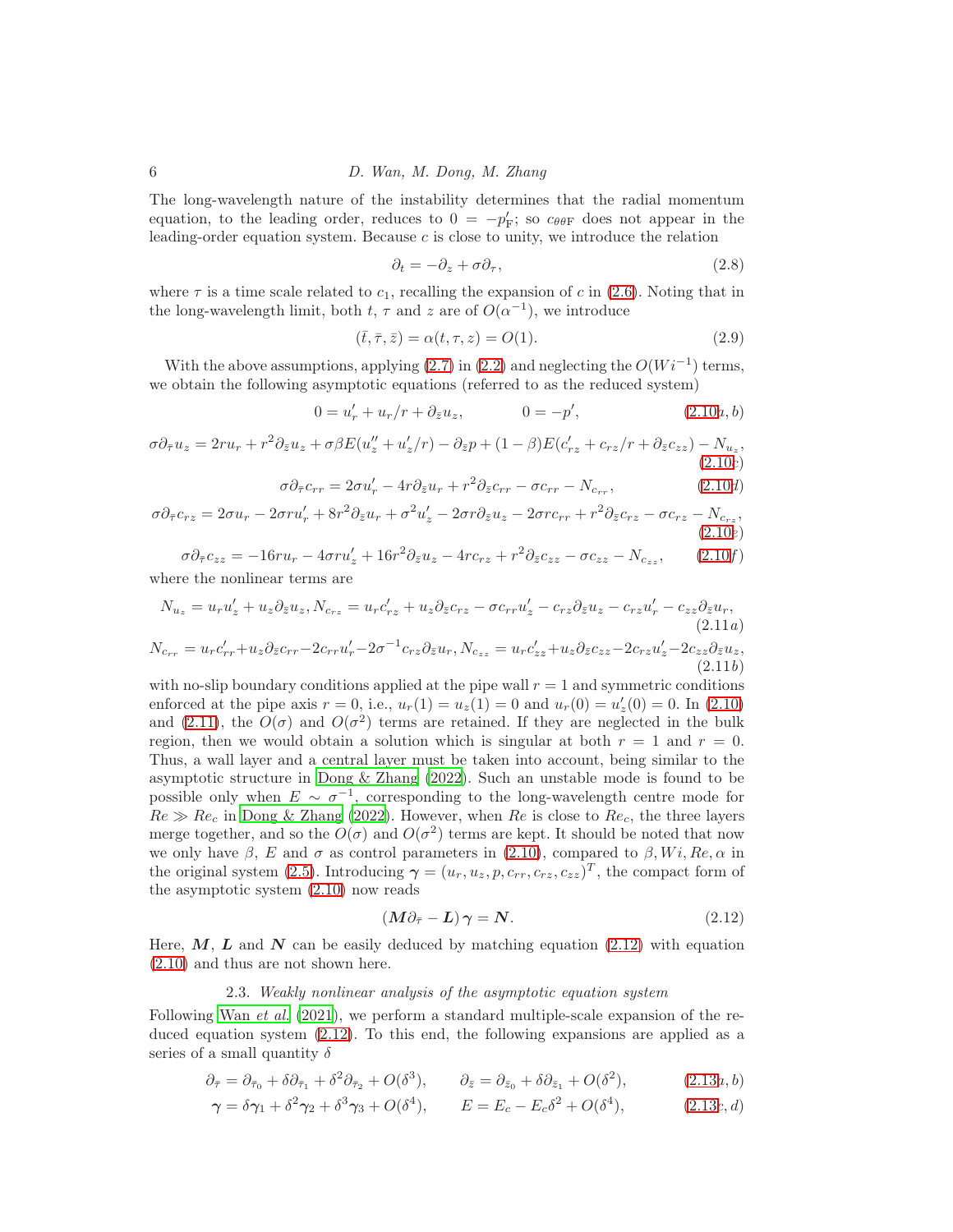where  $E_c = Wi/Re_c$  is the linear critical elasticity number. We use the notation  $\delta$ to differentiate the present expansion from that in Wan  $et al.$  [\(2021\)](#page-17-2) where the small expansion parameter is  $\epsilon$  for the original equation system. The corresponding variables in that paper will be added with a subscript "origi" in the following discussion. Their Eq. (2.10) is copied below

<span id="page-6-3"></span>
$$
\partial_t = \partial_{t_{0,\text{origi}}} + \epsilon \partial_{t_{1,\text{origi}}} + \epsilon^2 \partial_{t_{2,\text{origi}}} + O(\epsilon^3), \quad \partial_z = \partial_{z_{0,\text{origi}}} + \epsilon \partial_{z_{1,\text{origi}}} + O(\epsilon^2), \tag{2.14a, b}
$$
\n
$$
\alpha = \epsilon \alpha_{\text{max}} + \epsilon^2 \alpha_{\text{max}} + \epsilon^3 \alpha_{\text{max}} + O(\epsilon^4), \quad \text{Re } -\text{Re } + \epsilon^2 + O(\epsilon^4) \tag{2.14c, d}
$$

$$
\gamma = \epsilon \gamma_{1,\text{origi}} + \epsilon^2 \gamma_{2,\text{origi}} + \epsilon^3 \gamma_{3,\text{origi}} + O(\epsilon^4), \quad Re = Re_c + \epsilon^2 + O(\epsilon^4). \tag{2.14c, d}
$$

The relation between these two expansion methods is briefly explained as follows. From  $(2.14d)$  $(2.14d)$ , we can get equivalently  $\frac{1}{Re} = \frac{1}{Re_c} - \frac{1}{Re_c^2}e^2 + O(\epsilon^4)$ . Multiplying this expansion with  $Wi$  leads to

<span id="page-6-4"></span>
$$
\frac{Wi}{Re} = \frac{Wi}{Re_c} - \frac{Wi}{Re_c^2} \epsilon^2 + O(\epsilon^4), \text{ i.e., } E = E_c - E_c \frac{1}{Re_c} \epsilon^2 + O(\epsilon^4). \tag{2.15}
$$

Comparing the expansion  $(2.15)$  with the present expansion  $(2.13d)$  $(2.13d)$  shows that these two parameter expansion methods are related by

<span id="page-6-8"></span>
$$
\delta^2 = Re_c^{-1} \epsilon^2. \tag{2.16}
$$

The operators in [\(2.12\)](#page-5-2) which depend on  $\bar{\tau}$  and  $\bar{z}$  are expanded as  $\bar{L} = L_0 + \delta L_1 +$  $\delta^2 L_2 + O(\delta^3), \mathbf{N} = \delta^2 \mathbf{N}_2 + \delta^3 \mathbf{N}_3 + O(\delta^4)$ . Plugging these expansions along with those in equation [\(2.13\)](#page-5-3) into [\(2.12\)](#page-5-2), and collecting terms on the same order, a series of equations can be obtained,

<span id="page-6-5"></span>
$$
\left(M\partial_{\bar{\tau}_0} - \mathbf{L}_0\right)\gamma_1 = \mathbf{0} \text{ at order } \delta,\tag{2.17a}
$$

<span id="page-6-6"></span>
$$
(M\partial_{\bar{\tau}_0} - L_0)\gamma_2 = (L_1 - M\partial_{\bar{\tau}_1})\gamma_1 + N_2 \text{ at order } \delta^2,
$$
 (2.17*b*)

$$
\left(M\partial_{\bar{\tau}_0} - L_0\right)\gamma_3 = \left(L_2 - M\partial_{\bar{\tau}_2}\right)\gamma_1 + \left(L_1 - M\partial_{\bar{\tau}_1}\right)\gamma_2 + N_3 \text{ at order } \delta^3. \qquad (2.17c)
$$

Their solutions are assumed to take the wake-like form

$$
\gamma_1 = A_1 \tilde{\gamma}_1 E_w + c.c., \quad \gamma_2 = |A_1|^2 \tilde{\gamma}_{20} + (\partial_{\bar{z}_1} A_1 \tilde{\gamma}_{21} E_w + c.c.) + (A_1^2 \tilde{\gamma}_{22} E_w^2 + c.c.), \tag{2.18a}
$$

$$
\gamma_3 = (A_1 \tilde{\gamma}_{31,1} + \partial_{\bar{z}_1 \bar{z}_1} A_1 \tilde{\gamma}_{31,2} + |A_1|^2 A_1 \tilde{\gamma}_{31,3}) E_w + c.c. + \cdots, \qquad (2.18b)
$$

where  $E_{\rm w} = \exp(i \bar{z}_0 - i c_1 \bar{\tau}_0), \tilde{\gamma}$  with subscripts are the eigenfunctions, and  $A_1 =$  $A_1(\bar{z}_1,\bar{\tau}_1,\bar{\tau}_2)$  is the complex amplitude of the leading-order wave  $\gamma_1$ . We use A to denote the amplitude of the total disturbance  $\gamma$ . Then from the expansion [\(2.13](#page-5-3)c) we know that (to the leading order)

<span id="page-6-9"></span><span id="page-6-7"></span>
$$
A \approx \delta A_1. \tag{2.19}
$$

Similarly, from  $(2.14c)$  one obtains  $A \approx \epsilon A_{1,\text{origi}}$ .

Using [\(2.18\)](#page-6-5) in [\(2.17\)](#page-6-6) leads to a set of equations (and their complex conjugates which are omitted here) to be solved in the spectral space

<span id="page-6-0"></span>
$$
\left(-\operatorname{i}c_{1}\widetilde{M}-\widetilde{L}_{0}^{(1)}\right)\widetilde{\gamma}_{1}=0, \qquad (2.20a)
$$

<span id="page-6-2"></span>
$$
\partial_{\bar{z}_1} A_1 \left( -\mathrm{i} \, c_1 \widetilde{M} - \widetilde{L}_0^{(1)} \right) \widetilde{\gamma}_{21} = \left( \widetilde{L}_1^{\circ} \partial_{\bar{z}_1} - \widetilde{M} \partial_{\bar{\tau}_1} \right) A_1 \widetilde{\gamma}_1, \tag{2.20b}
$$

<span id="page-6-1"></span>
$$
\left[(-\operatorname{i}c_{1}+\operatorname{i}c_{1}^{*})\widetilde{M}-\widetilde{L}_{0}^{(0)}\right]\widetilde{\gamma}_{20}=\widetilde{N}_{20},\left(-2\operatorname{i}c_{1}\widetilde{M}-\widetilde{L}_{0}^{(2)}\right)\widetilde{\gamma}_{22}=\widetilde{N}_{22},\qquad(2.20c)
$$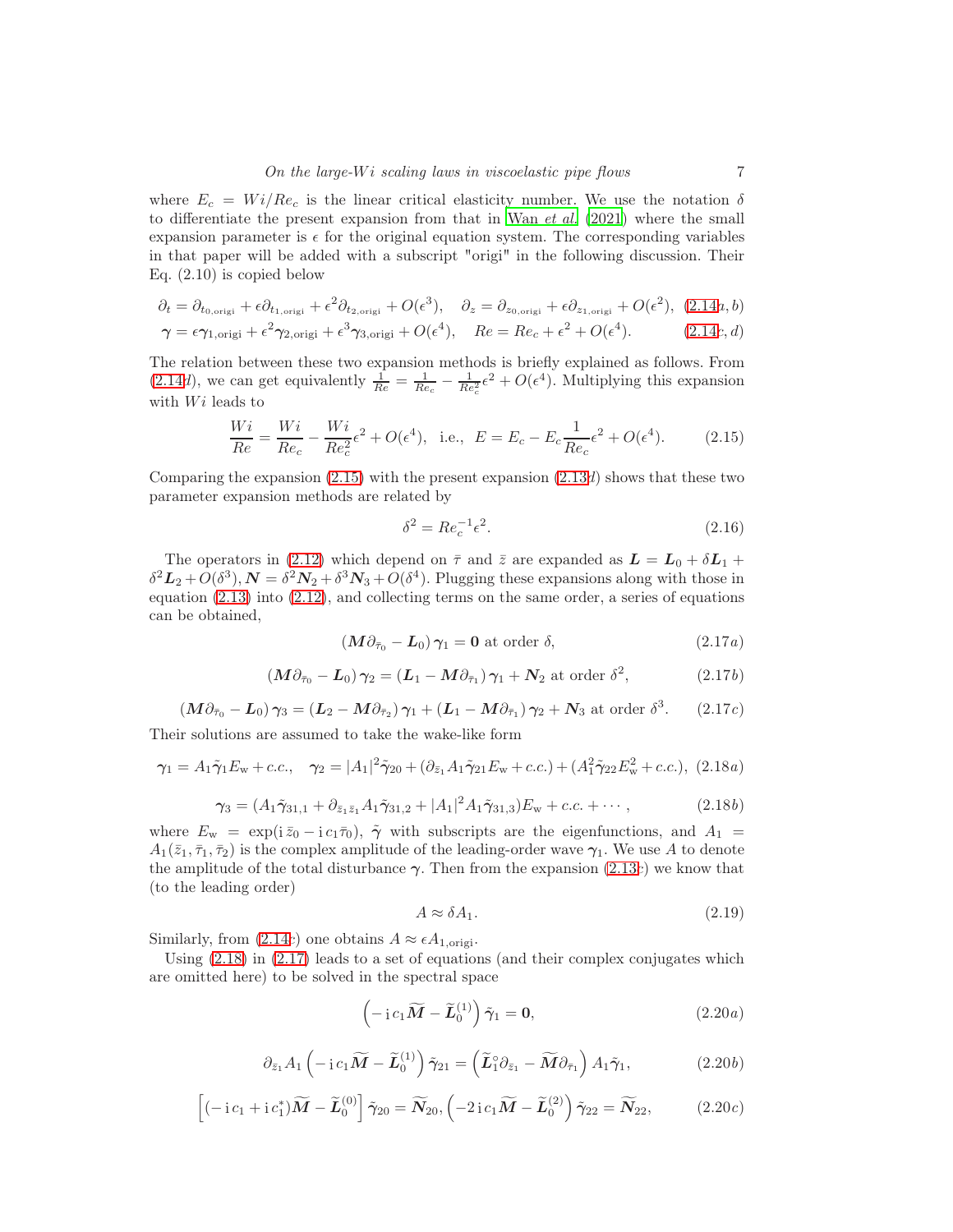8 D. Wan, M. Dong, M. Zhang  $(-ie_1\widetilde{M}-\widetilde{L}_0^{(1)})\left(A_1\widetilde{\gamma}_{31,1}+\partial_{\bar{z}_1\bar{z}_1}A_1\widetilde{\gamma}_{31,2}+|A_1|^2A_1\widetilde{\gamma}_{31,3}\right)=$  $\left(\widetilde{\mathbf{L}}_{2E} - \widetilde{\mathbf{M}} \partial_{\bar{\tau}_2}\right) A_1 \widetilde{\gamma}_1 + \left(\widetilde{\mathbf{L}}_1^{\circ} \partial_{\bar{z}_1} - \widetilde{\mathbf{M}} \partial_{\bar{\tau}_1}\right) \partial_{\bar{z}_1} A_1 \widetilde{\gamma}_{21} + |A_1|^2 A_1 \widetilde{\mathbf{N}}_{31},$  (2.20d)

where the superscript  $*$  denotes the complex conjugate, and the explicit expressions of the various operators are given in the appendix [A.](#page-12-0)

Equation [\(2.20](#page-6-0)a) with homogeneous boundary conditions forms an eigenvalue problem. Equations  $(2.20c)$  with nonsingular linear operators are readily solvable. In order to ensure solutions for  $(2.20b)$  and  $(2.20d)$ , the solvability conditions must be enforced to eliminate the secular terms on their right-hand sides. To do this, the adjoint of the linear problem  $(2.20a)$  is introduced as (based on the inner product defined in Wan *[et al.](#page-17-2)*  $(2021)$ via integration by part [\(Luchini & Bottaro 2014](#page-16-24)))

<span id="page-7-4"></span><span id="page-7-1"></span>
$$
\left(\mathrm{i}\,c_1^*\widetilde{M}^\dagger - \widetilde{L}_0^{(1)\dagger}\right)\widetilde{\gamma}_1^\dagger = 0,\tag{2.21}
$$

with  $\widetilde{M}^{\dagger}$  and  $\widetilde{L}_{0}^{(1)\dagger}$  described in appendix [A.](#page-12-0) Then the solvability condition applied to  $(2.20d)$  $(2.20d)$  leads to

<span id="page-7-0"></span>
$$
\partial_{\bar{\tau}_2} A_1 = a_1 A_1 + a_2 \partial_{\bar{z}_1 \bar{z}_1} A_1 + a_3 |A_1|^2 A_1, \tag{2.22}
$$

where the coefficients are

$$
a_1 = \frac{\langle \widetilde{\mathbf{L}}_{2E} \widetilde{\boldsymbol{\gamma}}_1, \widetilde{\boldsymbol{\gamma}}_1^{\dagger} \rangle_s}{\langle \widetilde{\mathbf{M}} \widetilde{\boldsymbol{\gamma}}_1, \widetilde{\boldsymbol{\gamma}}_1^{\dagger} \rangle_s}, a_2 = \frac{\langle (\widetilde{\mathbf{L}}_1^{\circ} + c_g \widetilde{\mathbf{M}}) \widetilde{\boldsymbol{\gamma}}_{21}, \widetilde{\boldsymbol{\gamma}}_1^{\dagger} \rangle_s}{\langle \widetilde{\mathbf{M}} \widetilde{\boldsymbol{\gamma}}_1, \widetilde{\boldsymbol{\gamma}}_1^{\dagger} \rangle_s}, c_g = -\frac{\langle \widetilde{\mathbf{L}}_1^{\circ} \widetilde{\boldsymbol{\gamma}}_1, \widetilde{\boldsymbol{\gamma}}_1^{\dagger} \rangle_s}{\langle \widetilde{\mathbf{M}} \widetilde{\boldsymbol{\gamma}}_1, \widetilde{\boldsymbol{\gamma}}_1^{\dagger} \rangle_s}, a_3 = \frac{\langle \widetilde{\mathbf{N}}_{31}, \widetilde{\boldsymbol{\gamma}}_1^{\dagger} \rangle_s}{\langle \widetilde{\mathbf{M}} \widetilde{\boldsymbol{\gamma}}_1, \widetilde{\boldsymbol{\gamma}}_1^{\dagger} \rangle_s}.
$$
\n(2.23)

The operation  $\langle \tilde{f}, \tilde{g} \rangle_s = \int_0^1 \tilde{f} \cdot \tilde{g}^* r dr$  is an inner product defined in the spectral space. The derived equation [\(2.22\)](#page-7-0) is the third-order Ginzburg-Landau equation (GLE) for the asymptotic reduced equations in the large- $Wi$  limit, to be compared with the GLE for the original equations derived in Wan [et al.](#page-17-2)  $(2021)$ . Of particular interest is the first Landau coefficient  $a_3 = a_{3r} + i a_{3i}$  whose real part  $a_{3r}$  indicates the primary bifurcation of the laminar flow around its linear critical conditions; its sign being positive (negative) denotes a subcritical (supercritical) bifurcation. To facilitate the comparison and discussion regarding the GLE, we re-write the GLE for the original equations from Eq. (2.24) of Wan [et al.](#page-17-2) [\(2021\)](#page-17-2) (note that A in Wan et al. (2021) is denoted as  $A_{1,\text{origi}}$  here)

<span id="page-7-2"></span>
$$
\partial_{t_{2,\text{origi}}} A_{1,\text{origi}} = a_{1,\text{origi}} A_{1,\text{origi}} + a_{2,\text{origi}} \partial_{z_{1,\text{origi}} z_{1,\text{origi}}} A_{1,\text{origi}} + a_{3,\text{origi}} |A_{1,\text{origi}}|^2 A_{1,\text{origi}},
$$
\n(2.24)

where the time scale  $t_{2,\text{origi}}$  and space scale  $z_{1,\text{origi}}$  have been given in  $(2.14a, b)$  $(2.14a, b)$ . This equation can also be expressed in time scale t, space scale z with amplitude A by inserting the transformation  $\partial_t \approx \epsilon^2 \partial_{t_{2,\text{origi}}}, \ \partial_{zz} \approx \epsilon^2 \partial_{z_{1,\text{origi}} z_{1,\text{origi}}}$  and that for the disturbance amplitude  $A \approx \epsilon A_{1,\text{origi}}$  into [\(2.24\)](#page-7-2) as

<span id="page-7-3"></span>
$$
\partial_t A = \epsilon^2 a_{1,\text{origi}} A + a_{2,\text{origi}} \partial_{zz} A + a_{3,\text{origi}} |A|^2 A. \tag{2.25}
$$

An important issue regarding the evaluation of  $a_3$  in [\(2.22\)](#page-7-0) is its uniqueness, i.e.,  $\tilde{\gamma}_1$ should be normalised to make  $a_3$  uniquely determined [\(Herbert 1980\)](#page-15-21). We follow the normalisation method in Wan *[et al.](#page-17-2)* [\(2021\)](#page-17-2), where the linear eigenfunction is normalised so that the square root of the total disturbance energy (kinetic energy plus elastic energy) equals one (see Appendix [B\)](#page-13-1). Therefore, the disturbance amplitude  $|A|$  (or equivalently  $\delta |A_1|$  as in [\(2.19\)](#page-6-7)) in our expansion has the physical meaning of square root of the total disturbance energy. We hope that this consideration may facilitate comparisons of our results to experiments in the future.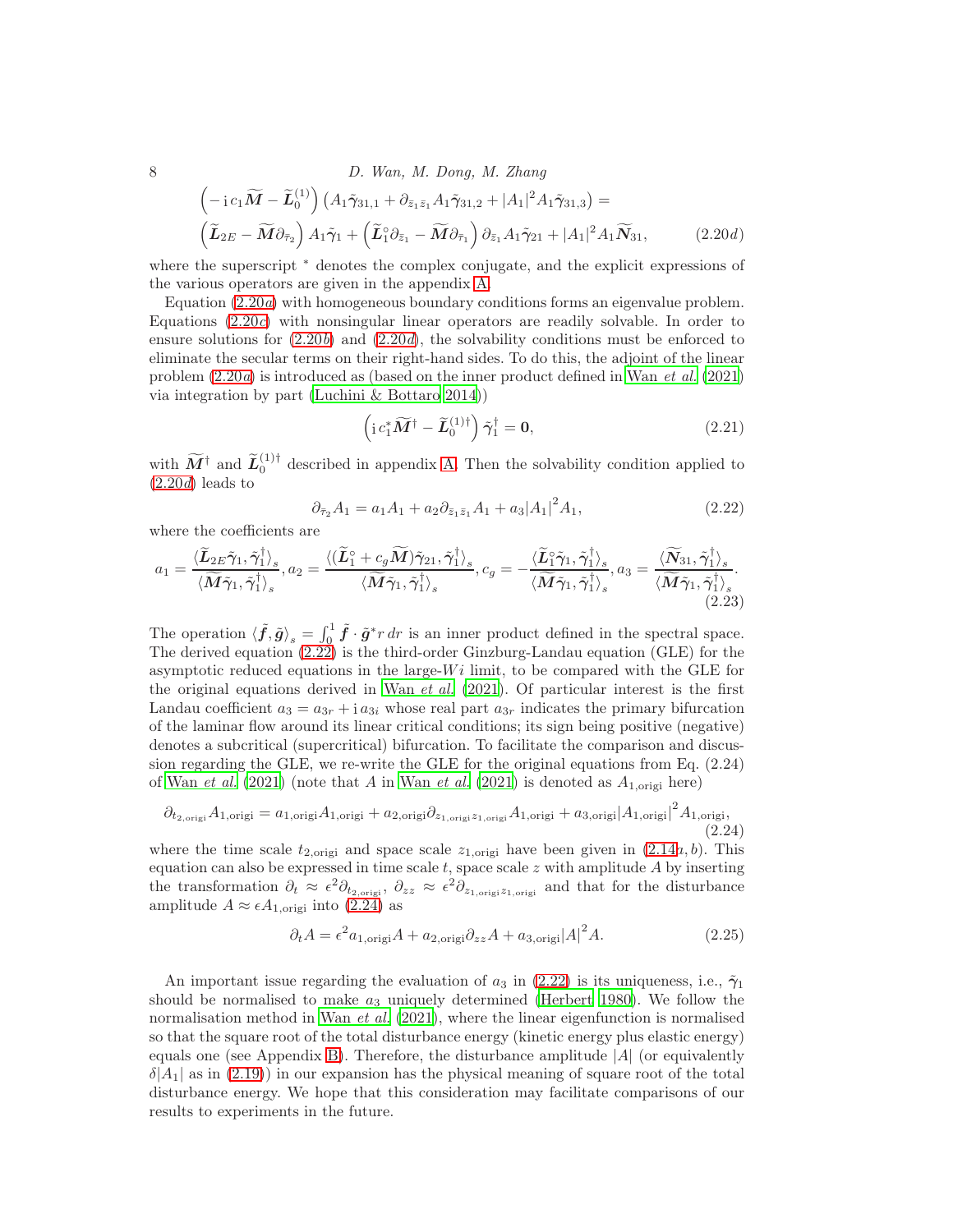At the end of this section, we would like to discuss the limit of the Oldroyd-B model adopted in this work. The Oldroyd-B model allows for an infinite extension of polymers and does not account for the shear-thinning effects which can be significant at high  $Wi.$  The more realistic FENE-P model (finitely extensible nonlinear elastic model with Peterlin closure) overcomes these drawbacks. In the FENE-P model, a new parameter  $L_{\text{max}}$  characterising the maximum statistical finite extensibility of polymers is introduced; the model reduces to the Oldroyd-B model when  $L_{\text{max}} \to \infty$ . In viscoelastic pipe flows, the centre mode instability may disappear when  $L_{\text{max}}$  is sufficiently small as illustrated in table 1 of [Zhang \(2021](#page-17-4)). Without a linear critical condition, the multiple-scale expansion method ceases to work. An alternative is the amplitude expansion method enabling a weakly nonlinear expansion of the disturbance around a weakly damped mode (instead of a neutral mode for the multiple-scale expansion) as in [Meulenbroek](#page-16-16) et al. [\(2003\)](#page-16-16) (such a scenario is also coined bifurcation from infinity). It would be interesting to see whether scaling laws to be presented exist in the results of the amplitude expansion method.

#### 3. Numerical method and Results

# 3.1. Numerical method and code validation

The reduced equations including  $(2.20a)$  and its adjoint,  $(2.20b)$  and  $(2.20c)$  are solved using a spectral collocation method. We avoid placing a grid point at  $r = 0$  following [Mohseni & Colonius \(2000\)](#page-16-25) and construct the differentiation matrices using the even-odd properties of the variables [\(Trefethen 2000\)](#page-17-5), i.e.,  $u_r$  and  $c_{rz}$  are odd and  $u_z$ , p,  $c_{rr}$ and  $c_{zz}$  even for the axisymmetric mode. Validation of solving the original equations (in linear and weakly nonlinear phases) can be found in Wan [et al.](#page-17-2) [\(2021](#page-17-2)). Computations of the reduced asymptotic equations have been verified by comparing the results with those from the original equations as supplemented in Appendix [C.](#page-14-0)

#### 3.2. Determining the linear critical conditions

The multiple-scale expansion is commonly performed around linear critical conditions, which guarantees the convergence of the expansion [\(Fujimura 1989\)](#page-15-16). Next we show how to determine these conditions. Figure  $2(a)$  presents the linear growth rate of the most dangerous mode in the linear asymptotic system  $(2.20a)$  for a wide range of  $\sigma$  at  $\beta = 0.5$ . As we can see, a good agreement of the results from the two equation systems is achieved. Moreover, each curve shows a local peak and the peak corresponds to the linear critical condition when  $E = 0.16547$  (this critical condition is marked by the red star in panel (b)). Figure [2](#page-9-0)(b) shows the contours of  $c_{1i}$  in the  $\sigma$ -E plane for  $\beta = 0.5$ , with the black curve being the neutral curve. The red star at the right end of the loop marks the linear critical condition (with  $E_c = 0.16547$  and  $\sigma_c = 0.04060$ ), which agrees well with  $Wi/Re_c = 0.16543$  and  $1/(\alpha_c Wi) = 0.04058$  for the original equation system at  $\beta = 0.5$ ,  $Wi = 650, Re_c = 3929.166947$  and  $\alpha_c = 0.037909$ . Because  $E = Wi/Re$  and that in the original equations increasing  $Re$  brings out instability, in the asymptotic equations decreasing  $E$  renders the flow more unstable from the red star.

One of the advantages of the reduced system is that the number of governing parameters is reduced. Reflected in determining the critical conditions, we see that at a given  $β$ , in the original equations the critical condition needs to be determined at each  $Wi$ , whereas there is only one critical condition in the  $\sigma$ -E plane in the asymptotic equations. The variations of  $E_c$  and  $\sigma_c$  with  $\beta$  are plotted in figure [2](#page-9-0)(c), where results obtained from the original equations at  $Wi = 650$  are converted accordingly and then superposed to illustrate the good agreement. We can also see that with increasing  $\beta$ , the critical  $E_c$ increases whereas the critical  $\sigma_c$  decreases.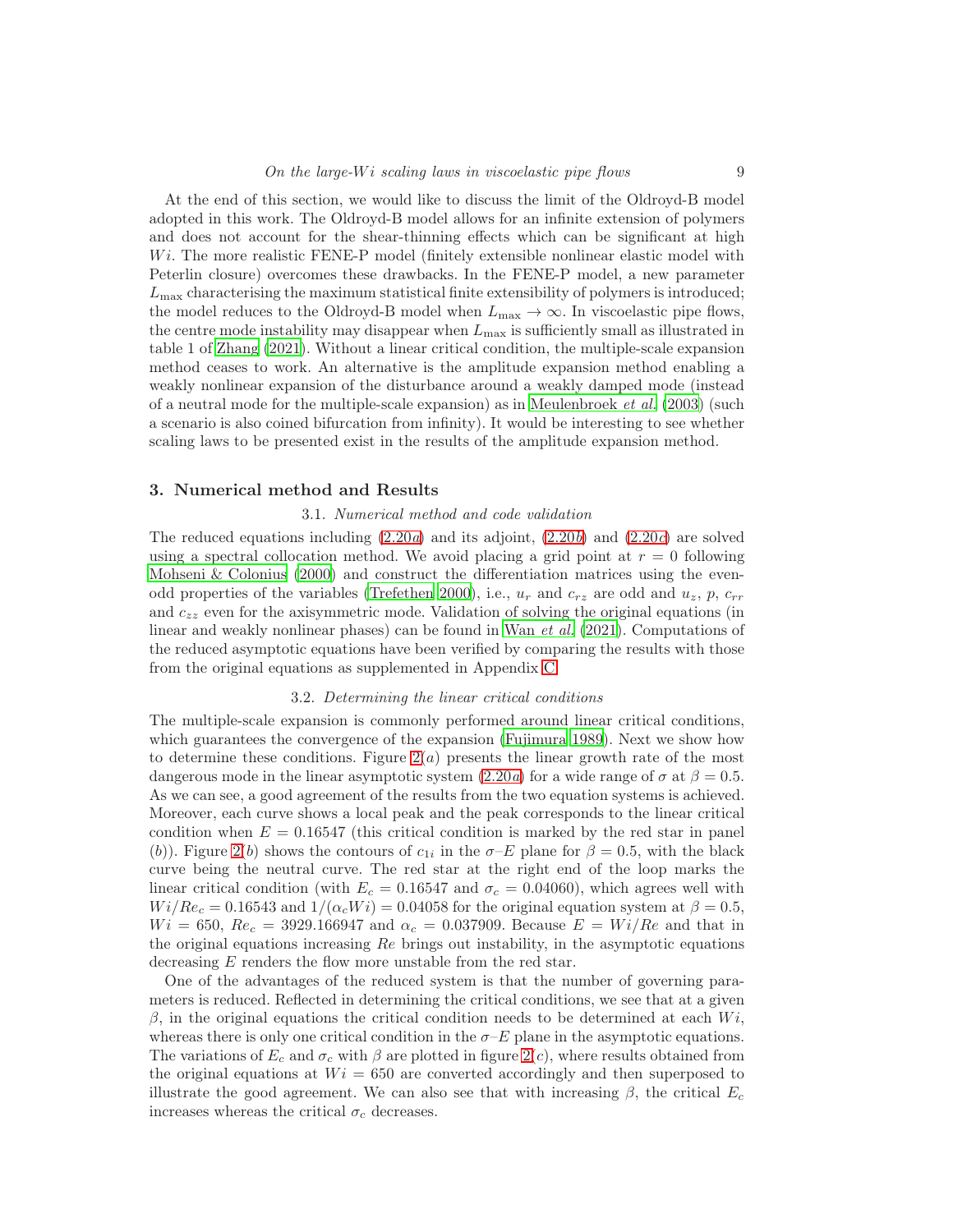

<span id="page-9-0"></span>FIGURE 2. (a) Comparison of  $\sigma c_{1i}$  as a function of  $\sigma$  at different E and  $\beta = 0.5$ . Results from the original equations are obtained at a large  $Wi = 650$  and then converted according to  $\sigma c_1 = \omega/\alpha - 1$ . (b) Contours of the imaginary part of  $c_1$  (i.e.,  $c_{1i}$ ) in a  $(\sigma, E)$  plane at  $\beta = 0.5$  with the black line being the neutral curve and the red star marking the linear critical condition. (c) Linear critical conditions  $E_c$  and  $\sigma_c$  as functions of  $\beta$ . Note that in panel (c)  $Re_c$ and  $\alpha_c$  are first obtained from the original equations at a large  $Wi = 650$  and then converted to  $E_c = Wi/Re_c$  and  $\sigma_c = 1/(\alpha_c Wi)$  for the comparison with the asymptotic results.

#### 3.3. Bifurcations and the scaling laws at large  $Wi$

# 3.3.1. Explaining the scaling law of the first Landau coefficient

The GLE [\(2.22\)](#page-7-0) governs the evolution of disturbance amplitudes around the linear critical conditions. Based on the original equations, Wan  $et$  al. [\(2021\)](#page-17-2) found that both subcritical and supercritical bifurcations exist in axisymmetric viscoelastic pipe flows of Oldroyd-B fluids in a large parameter space, and it is mainly the viscosity ratio  $\beta$  (related to polymer concentration) that determines the bifurcation type. They reported a large- $Wi$  scaling law for  $a_3$  (see their figure 13), which cannot be explained by a simple scaling analysis (as adopted by [Chaudhary](#page-15-6) et al. [\(2021\)](#page-15-6) to explain some linear scalings in their study). In the following, we use the derived reduced system to illustrate the scaling law.

Figure [3](#page-10-1)(a) shows the raw data of  $a_{3r}$  of the original equations (symbols). After being multiplied by Wi (symbols in panel  $(b)$ ),  $a_{3r}$  either exactly collapse on or gradually approach the  $a_{3r}$  of the asymptotic equations (black curve in panel (b)) when Wi increases, for all the  $\beta$  investigated. The advantage of the reduced system is more manifest when  $\beta$  is larger, which requires an even larger W<sub>i</sub> to present the scaling (see the red dot at  $\beta = 0.9$ ). In the large-Wi limit, the flow bifurcation type is subcritical at large viscosity ratios  $\beta$  (small polymer concentration) and changes to be supercritical when  $\beta$ is small (large polymer concentration). The bifurcation boundary is  $\beta_{\rm crit} \approx 0.785$ , which is approximately the same as that in Wan *[et al.](#page-17-2)* [\(2021\)](#page-17-2) for a large  $Wi = 650$ . The link between  $a_3$  obtained from the asymptotic equations and that from the original equations can be more clearly seen in the multiple-scale expansion of these two sets of equations, as follows.

Noting that the GLE in [\(2.22\)](#page-7-0) is in time scale  $\bar{\tau}_2$  and space scale  $\bar{z}_1$ , our first step to build the link is to convert these scales to time scale  $t_2$  and space scale  $z_1$ . To this end, we introduce the following expansions

$$
\partial_{\tau} = \partial_{\tau_0} + \delta \partial_{\tau_1} + \delta^2 \partial_{\tau_2} + O(\delta^3), \qquad \partial_z = \partial_{z_0} + \delta \partial_{z_1} + O(\delta^2), \tag{3.1a,b}
$$

$$
\partial_{\bar{t}} = \partial_{\bar{t}_0} + \delta \partial_{\bar{t}_1} + \delta^2 \partial_{\bar{t}_2} + O(\delta^3), \qquad \partial_t = \partial_{t_0} + \delta \partial_{t_1} + \delta^2 \partial_{t_2} + O(\delta^3). \tag{3.1c,d}
$$

Then, from  $\bar{t} = \alpha t$  in equation [\(2.9\)](#page-5-4), we obtain  $\alpha \partial_{\bar{t}} = \partial_t$ . By comparing the terms of  $O(\delta^2)$  in the expansions of  $\partial_{\bar{t}}$  in [\(3](#page-10-2).1c) and  $\partial_t$  in (3.1d), we have  $\alpha \partial_{\bar{t}_2} = \partial_{t_2}$ . From the relations in [\(2.8\)](#page-5-5) and [\(2.9\)](#page-5-4), we know that  $\partial_{\bar{t}} = -\partial_{\bar{z}} + \sigma \partial_{\bar{\tau}}$ ; considering the expansions of these partial derivatives in [\(3](#page-10-2).1c) and (2.[13](#page-5-3)a, b), we obtain  $\partial_{\bar{t}_2} = \sigma \partial_{\bar{\tau}_2}$  at  $O(\delta^2)$ . Therefore,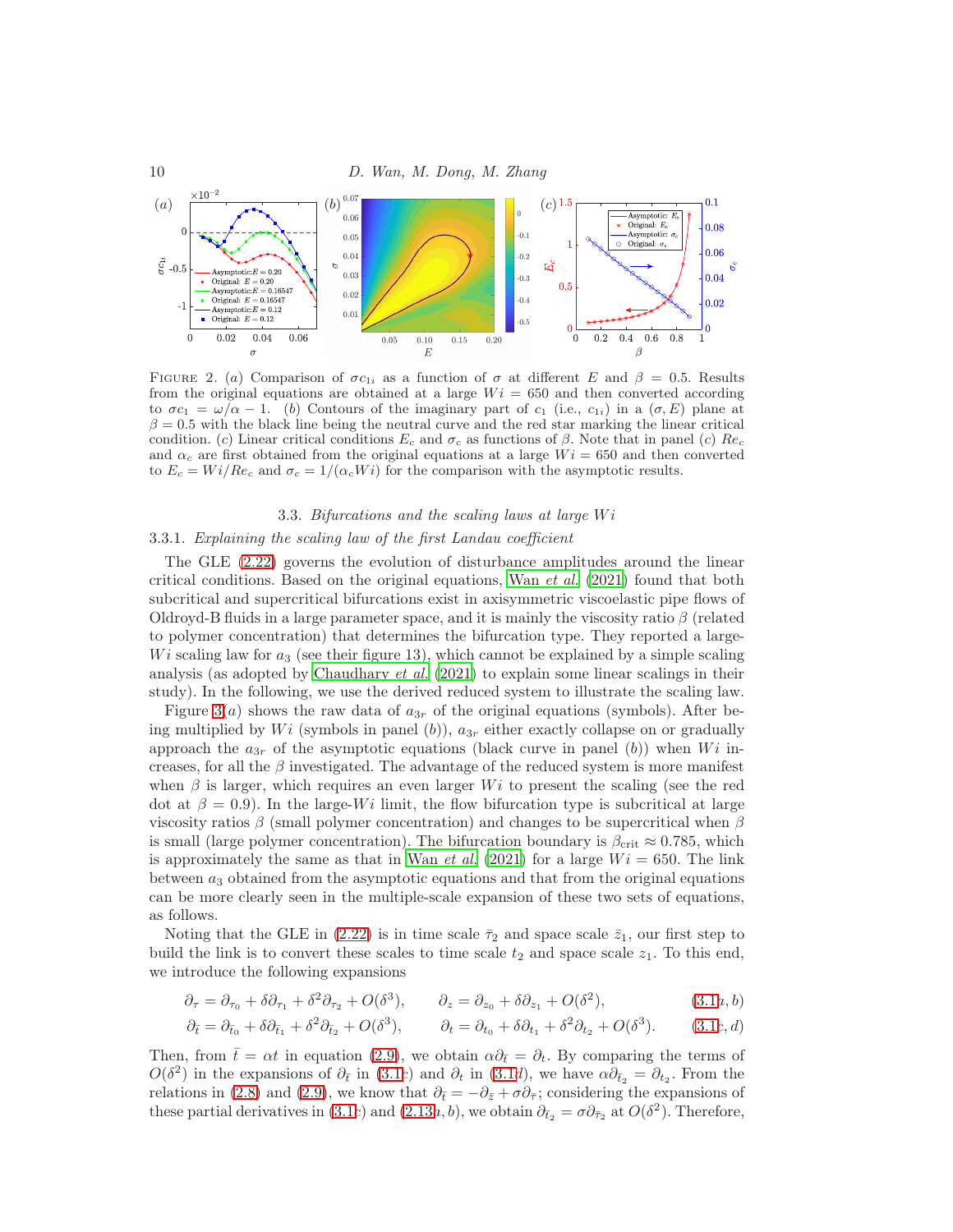

<span id="page-10-1"></span>Figure 3. Scalings for GLE coefficients in the original equations and in the asymptotic equations. (a) raw data of  $a_{3r,\text{orig}}$ ; (b) scaled data  $a_{3r,\text{orig}}$ ; wi and results of  $a_{3r,\text{asymp}}$  (larger  $\beta$  needs higher Wi to accurately present the scaling); (c) scaled data  $a_{1r,\text{orig}}$ ;  $Wi^2$  and results of  $a_{1r,\text{asym}}E_c$ . The imaginary parts of these coefficients also follow these scalings (not shown). In panels  $(a)$  and  $(b)$  data points above the horizontal dashed line correspond to subcritical bifurcations  $(a_{3r} > 0)$  and those below indicate supercritical bifurcations  $(a_{3r} < 0)$ .

 $\partial_{\bar{\tau}_2} = \sigma^{-1} \partial_{\bar{t}_2} = \sigma^{-1} \alpha^{-1} \partial_{t_2} = (\alpha W i) \alpha^{-1} \partial_{t_2} = W i \partial_{t_2}$ . Using this relation in [\(2.22\)](#page-7-0) results in (note that for the spatial derivative  $\partial_{\bar{z}_1\bar{z}_1} = \alpha^{-2}\partial_{z_1z_1}$  is used)

<span id="page-10-3"></span>
$$
Wi\partial_{t_2} A_1 = a_1 A_1 + \alpha^{-2} a_2 \partial_{z_1 z_1} A_1 + a_3 |A_1|^2 A_1.
$$
\n(3.2)

The second step is to further transform  $(3.2)$  into a GLE in time scale t and space scale z with amplitude A. Inserting the transformation  $\partial_t \approx \delta^2 \partial_{t_2}, \partial_{zz} \approx \delta^2 \partial_{z_1 z_1}$  and that for the disturbance amplitude  $A \approx \delta A_1$  into [\(3.2\)](#page-10-3) leads to

<span id="page-10-4"></span>
$$
\partial_t A = Wi^{-1} \delta^2 a_1 A + Wi^{-1} \alpha^{-2} a_2 \partial_{zz} A + Wi^{-1} a_3 |A|^2 A. \tag{3.3}
$$

This equation is to be compared with  $(2.25)$ . Comparing  $(3.3)$  with  $(2.25)$  term by term results in (recall the relation in [\(2.16\)](#page-6-8))

<span id="page-10-2"></span><span id="page-10-0"></span>
$$
a_{1,\text{origi}} = Wi^{-1} Re_c^{-1} a_{1,\text{asymp}} = Wi^{-2} E_c a_{1,\text{asymp}},
$$
\n(3.4a)

$$
a_{2,\text{origi}} = Wi^{-1} \alpha^{-2} a_{2,\text{asymp}}, \quad a_{3,\text{origi}} = Wi^{-1} a_{3,\text{asymp}}, \tag{3.4b,c}
$$

where the subscript "asymp" is additionally added to denote the coefficients in the asymptotic GLE [\(2.22\)](#page-7-0), [\(3.2\)](#page-10-3) and [\(3.3\)](#page-10-4).

Since  $a_{3,asymp}$  for a given  $\beta$  is fixed at the critical state  $(\sigma_c, E_c)$ , the relation [\(3.4](#page-10-0)c) implies  $a_{3,\text{origi}}$  is proportional to  $Wi^{-1}$ , in agreement with the scaling law observed numerically in Wan *[et al.](#page-17-2)* [\(2021\)](#page-17-2) at large  $Wi$ . Thanks to the asymptotic equation system, we are able to easily identify more scaling results in the weakly nonlinear phase (see  $(3.4a, b)$  $(3.4a, b)$ ). For example, figure  $3(c)$  shows the scaling law for the coefficient  $a<sub>1</sub>$  in GLE. We plot  $a_{1r,\text{origi}}Wi^2$  and  $a_{1r,\text{asymp}}E_c$  for comparison. They are found to agree well when Wi is sufficiently large, confirming the relation  $(3.4a)$  since  $Re_c = E_c^{-1}Wi$  by definition, i.e.,  $a_{1,\text{origi}}$  is proportional to  $Wi^{-2}$ .

#### 3.3.2. Scaling law of the equilibrium amplitude  $A_e$

According to the third-order GLE (Eq. [\(2.22\)](#page-7-0) in the present asymptotic analysis and Eq.  $(2.24)$  in the original equations), finite-amplitude disturbances are required to trigger the subcritical transition, meaning that the flow is linearly stable but could be nonlinearly unstable. In this case, we can use the equilibrium solution of the GLE to quantify the amplitude threshold beyond which the transition occurs. For supercritical bifurcations, infinitesimal disturbances can cause the flow transition and the third-order nonlinearity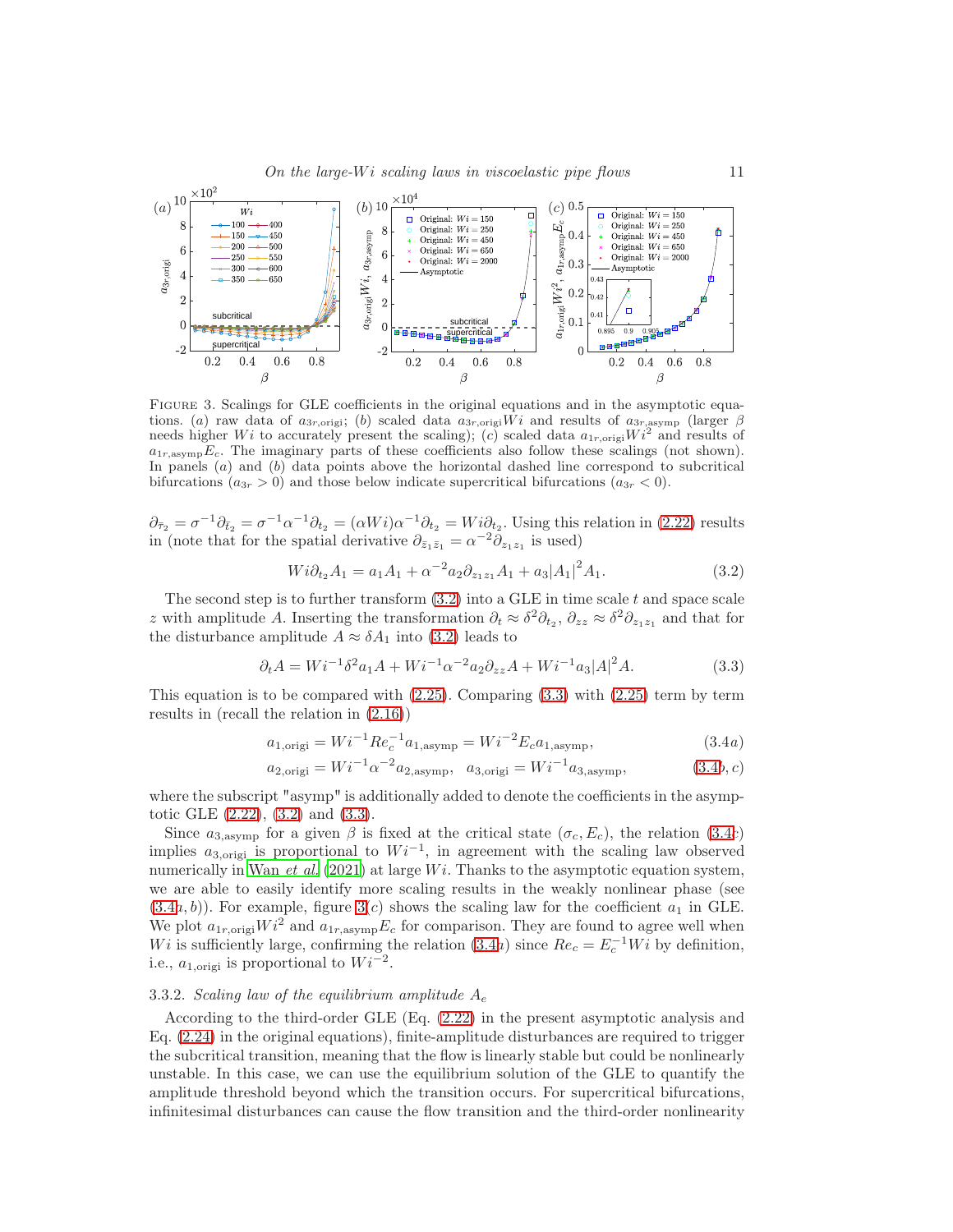stabilises the flow, leading to a saturated state whose amplitude could also be characterised by the equilibrium solution of the GLE. Based on the above scaling laws of the coefficients in the GLE, a scaling of the corresponding equilibrium amplitude of disturbance can be derived in the neighbourhood of linear critical conditions either from the original GLE (not shown here) or from the asymptotic GLE. We illustrate the derivation from the asymptotic GLE as follows.

Starting from the asymptotic  $3<sup>rd</sup>$ -order GLE  $(3.3)$ , if the diffusion term of the disturbance amplitude is ignored, the equilibrium amplitude  $A_e$  (i.e., the modulus of A) can be obtained by setting  $\partial_t A = 0$  as (note that to calculate  $A_e$  only the real parts of the coefficients are used; recall the parameter expansion  $E = E_c - E_c \delta^2 + O(\delta^4)$  in equation  $(2.13d)$  $(2.13d)$ 

$$
0 = \delta^2 a_{1r} |A| + a_{3r} |A|^3 \quad \to \quad A_e = |A| = \sqrt{-\delta^2 \frac{a_{1r}}{a_{3r}}} = \sqrt{\frac{a_{1r}}{a_{3r}} \frac{E - E_c}{E_c}} = \sqrt{\frac{a_{1r}}{a_{3r}} \frac{Re_c - Re}{Re}}.
$$
\n(3.5)

Here for supercritical bifurcations  $Re > Re_c$ ,  $a_{1r} > 0$  and  $a_{3r} < 0$ ; for subcritical bifurcations  $Re < Re_c$ ,  $a_{1r} > 0$  and  $a_{3r} > 0$ . Therefore,  $A_e$  is always a real number. This corresponds to the finite-amplitude equilibrium solution (near linear criticality) in the axisymmetric viscoelastic pipe flows calculated using GLE. Under the assumptions that  $Wi \gg 1$  and  $E = O(1)$  (thus  $Re \gg 1$ ) and that the above analysis is restricted to the vicinity of the linear critical conditions ( $|Re_c - Re| \ll Re_c$ ), there is the following scaling law of the equilibrium amplitude  $A_e$  in terms of  $Wi$ 

$$
A_e = \sqrt{\frac{a_{1r}}{a_{3r}} \frac{Re_c - Re}{Re}} \approx \sqrt{\frac{a_{1r}}{a_{3r}} \frac{Re_c - Re}{Re_c}} = \sqrt{\frac{a_{1r} E_c (Re_c - Re)}{a_{3r} Wi}} \propto Wi^{-\frac{1}{2}}.
$$
 (3.6)

As mentioned in the introduction, in both Newtonian channel and pipe flows, scaling laws of the amplitude threshold have been reported in subcritical regimes and favourable agreements between theoretical predictions [\(Chapman 2002](#page-15-17); [Waleffe & Wang 2005\)](#page-17-3) and experimental observations (Hof *[et al.](#page-15-18)* [2003](#page-15-18); [Philip](#page-16-19) *et al.* [2007;](#page-16-19) [Lemoult](#page-16-20) *et al.* [2012\)](#page-16-20) have been achieved. Scaling laws in viscoelastic flows have also been reported in literature such as [Jovanović & Kumar \(2010\)](#page-15-19) and [Morozov & van Saarloos \(2007](#page-16-22)), both concerning elastic instabilities at vanishing Re. The scaling law of the equilibrium amplitude  $A_e \propto \frac{1}{\sqrt{2\pi}}$  $Wi^{-1/2}$  derived in this work pertains to the EIT transition (in the parameter range that  $Wi \gg 1, E = O(1)$ . This result can be extended to other flow quantities such as the mean-flow distortion  $(\delta^2 |A_1|^2 \tilde{\gamma}_{20} \approx |A|^2 \tilde{\gamma}_{20} = A_e^2 \tilde{\gamma}_{20} \propto Wi^{-1}$  at equilibrium states), which may be of interest to experimentalists who can measure the disturbance amplitude in either the flow field or the conformation tensor field.

#### 4. Discussion and Conclusions

This work derived an asymptotic nonlinear system for the centre mode [\(Garg](#page-15-5) et al. [2018\)](#page-15-5) at large  $Wi$  in axisymmetric viscoelastic pipe flows. After applying the asymptotic analysis, we reduce the number of parameters from 4  $(\beta, Wi, Re$  and  $\alpha$  in the original system) to 3 ( $\beta$ , E and  $\sigma$  in the reduced system) and the number of unknowns from 7 to 6 (as the component  $c_{\theta\theta}$  is decoupled). Detailed comparisons between these two systems show that the asymptotic equations can well capture the linear and weakly nonlinear characteristics of the flow near linear critical conditions when  $Wi$  is large enough. More importantly, the scaling law  $a_3 \propto Wi^{-1}$  when Wi is large, which is numerically found using the original equations by Wan  $et \, al. \, (2021)$  $et \, al. \, (2021)$ , can be successfully explained via the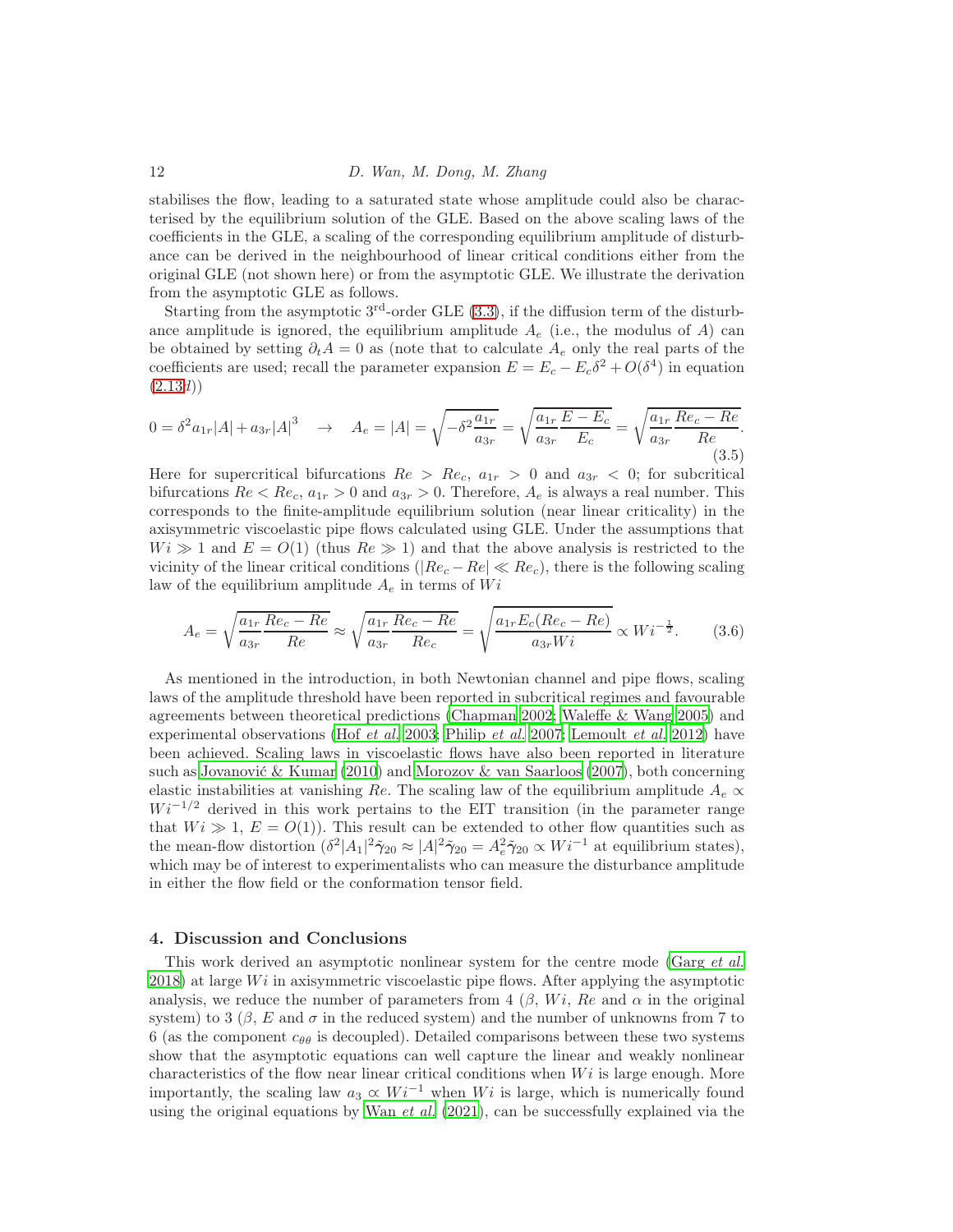multiple-scale expansion of the reduced system, circumventing much numerical difficulty in resolving large- $Wi$  flows and revealing the inherent relations of the Landau coefficients in the two systems. The reduced system also enables us to easily discover and explain more scaling results for  $a_1, a_2$  and  $A_e$ . Particularly, because the equilibrium amplitude  $A_e$ of the disturbance around the linear critical conditions scales with  $Wi^{-1/2}$ , the amplitude of the mean flow distortion follows  $A_e^2 \propto Wi^{-1}$ . Future works can consider confirming the scaling laws we identified and searching for nonlinear equilibrium solutions to the reduced asymptotic equations for large- $Wi$  flows.

The current asymptotic analysis exemplifies an approach to studying the large- $Wi$  and large- $Re$  viscoelastic flow (which is often a terrible struggle for conventional methods). In the Wi-Re schematic showing various transition routes to EIT (see e.g. [Graham \(2014\)](#page-15-1); [Datta](#page-15-2) *et al.* [\(2021](#page-15-2)); [Sánchez](#page-16-3) *et al.* [\(2022](#page-16-3))), our work represents a rare probe into the topright corner of the parameter space, differentiating itself from most of the existing works. The limitation of this work lies in the assumptions such as the elasticity number  $E$  being of order 1, the usage of the simple Oldroyd-B fluid model and the restrictions confined to the neighbourhood of the linear critical conditions. However, to some degree, it is such assumptions that facilitate the observation of the scaling laws. In a broader perspective, searching for scaling laws in a fluid system has always been an adventurous and rewarding endeavour for fluid dynamicists. The scaling laws can neatly provide the trend of parametric effects in the experimentally/numerically unavailable regime. Our results ex-tend the linear scaling laws first observed by [Garg](#page-15-5) *et al.* [\(2018\)](#page-15-5) in viscoelastic pipe flows to the nonlinear regime, utilising the theoretical tools developed in Wan [et al.](#page-17-2) [\(2021\)](#page-17-2) and [Dong & Zhang \(2022](#page-15-7)). We hope that our results will evoke more future work along this direction and contribute to the general understanding of the nonlinear dynamics in viscoelastic flows.

D.W. is supported by a PhD scholarship (No. 201906220200) from the China Scholarship Council and a NUS research scholarship. M.Z. acknowledges the financial support of Ministry of Education, Singapore (with the WBS no. R-265-000-661-112). M.D. is supported by National Science Foundation of China (grant no. U20B2003).

Declaration of Interests. The authors report no conflict of interest.

# <span id="page-12-0"></span>Appendix A. Operators in spectral space for the multiple-scale expansion

The various operators appearing in [\(2.20\)](#page-6-9) are described as follows. The weight matrix  $\widetilde{M} = \text{diag}[0, \sigma, 0, \sigma, \sigma, \sigma], \text{ and } \widetilde{L}_0^{(l)}$  with  $l = (0, 1, 2)$  can be deduced from the linearised equations of [\(2.10\)](#page-5-0) by replacing  $\partial_{\bar{z}}$  there with l<sub>i</sub>. The non-zero elements of  $\tilde{L}^{\circ}$  are

$$
\widetilde{L}_{1,22}^{\circ} = r^2, \quad \widetilde{L}_{1,23}^{\circ} = -1, \quad \widetilde{L}_{1,26}^{\circ} = (1 - \beta)E_c, \quad \widetilde{L}_{1,32}^{\circ} = 1, \quad \widetilde{L}_{1,41}^{\circ} = -4r, \quad \widetilde{L}_{1,44}^{\circ} = r^2,
$$
\n
$$
\widetilde{L}_{1,51}^{\circ} = 8r^2, \quad \widetilde{L}_{1,52}^{\circ} = -2\sigma r, \quad \widetilde{L}_{1,55}^{\circ} = r^2, \quad \widetilde{L}_{1,62}^{\circ} = 16r^2, \quad \widetilde{L}_{1,66}^{\circ} = r^2,
$$
\n(A1)

where the two-digit subscript after the comma indexes row and column respectively. The non-zero elements of  $L_{2E}$  are

$$
\widetilde{L}_{2E,22} = -\sigma \beta E_c (\partial_{rr} + r^{-1} \partial_r), \widetilde{L}_{2E,25} = -(1 - \beta) E_c (\partial_r + r^{-1}), \widetilde{L}_{2E,26} = -i(1 - \beta) E_c.
$$
\n(A2)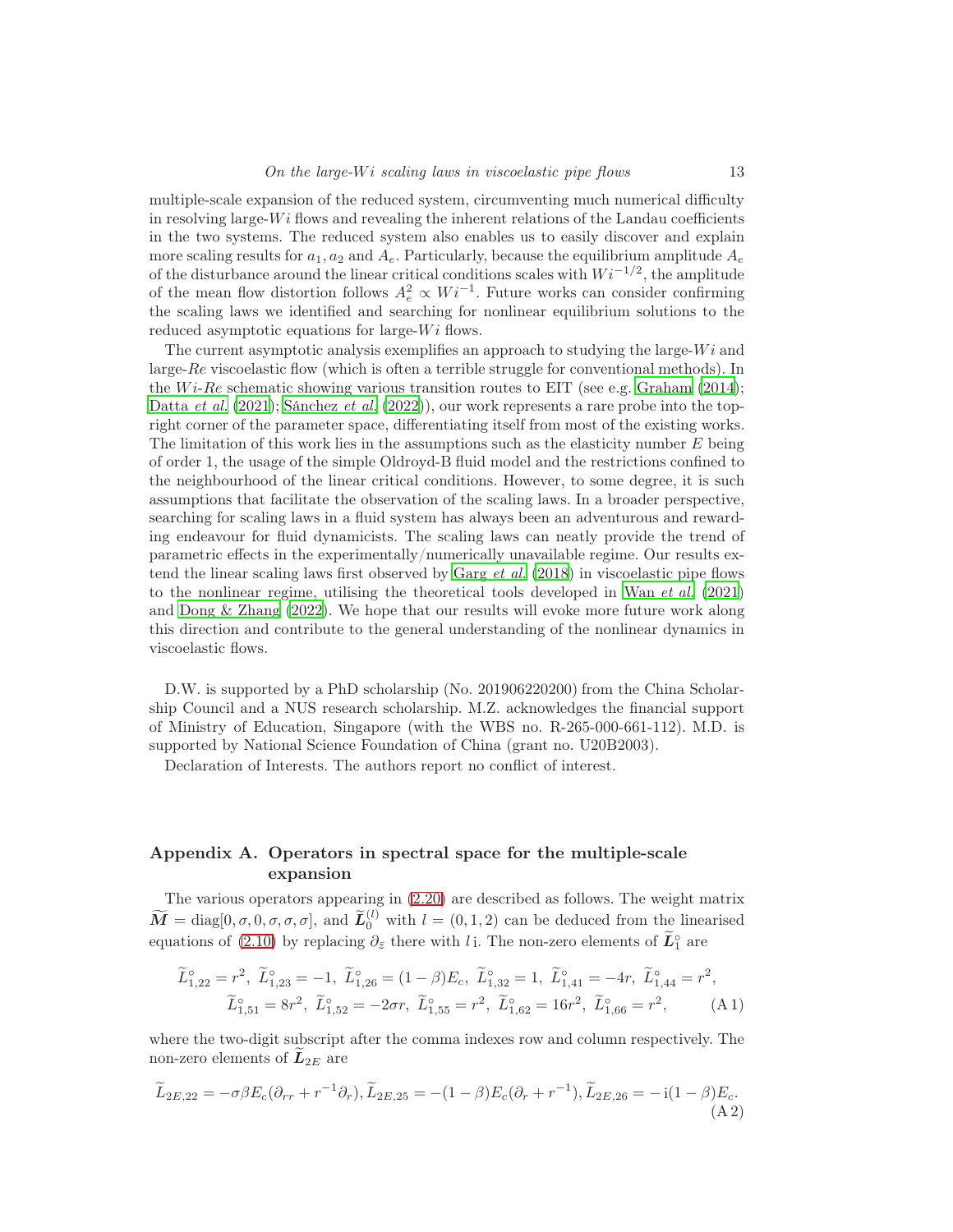The nonlinear operators  $\widetilde{N}_{20}$ ,  $\widetilde{N}_{22}$  and  $\widetilde{N}_{31}$  in [\(2.20\)](#page-6-9) are given as

$$
\widetilde{N}_{20} = \widetilde{N}_f(\widetilde{\gamma}_1, \widetilde{\gamma}_1^*, -1) + \widetilde{N}_f(\widetilde{\gamma}_1^*, \widetilde{\gamma}_1, 1), \qquad \widetilde{N}_{22} = \widetilde{N}_f(\widetilde{\gamma}_1, \widetilde{\gamma}_1, 1), \n\widetilde{N}_{31} = \widetilde{N}_f(\widetilde{\gamma}_1, \widetilde{\gamma}_{20}, 0) + \widetilde{N}_f(\widetilde{\gamma}_{20}, \widetilde{\gamma}_1, 1) + \widetilde{N}_f(\widetilde{\gamma}_1^*, \widetilde{\gamma}_{22}, 2) + \widetilde{N}_f(\widetilde{\gamma}_{22}, \widetilde{\gamma}_1^*, -1).
$$
\n(A 3)

The function  $\widetilde{N}_f$  is defined as  $\widetilde{N}_f(\tilde{f}_1, \tilde{f}_2, q) = -(0, \tilde{n}_{u_z}, 0, \tilde{n}_{c_{rr}}, \tilde{n}_{c_{rz}}, \tilde{n}_{c_{zz}})^T$  with its elements (corresponding to the nonlinear terms in [\(2.11\)](#page-5-1) in spectral space) being

<span id="page-13-0"></span>
$$
\tilde{n}_{u_{z}}(\tilde{f}_{1}, \tilde{f}_{2}, q) = \tilde{f}_{1, u_{r}} \tilde{f}'_{2, u_{z}} + i q \tilde{f}_{1, u_{z}} \tilde{f}_{2, u_{z}},
$$
\n
$$
\tilde{n}_{c_{rr}}(\tilde{f}_{1}, \tilde{f}_{2}, q) = \tilde{f}_{1, u_{r}} \tilde{f}'_{2, c_{rr}} + i q \tilde{f}_{1, u_{z}} \tilde{f}_{2, c_{rr}} - 2 \tilde{f}_{1, c_{rr}} \tilde{f}'_{2, u_{r}} - 2 \sigma^{-1} i q \tilde{f}_{1, c_{rz}} \tilde{f}_{2, u_{r}},
$$
\n
$$
\tilde{n}_{c_{rz}}(\tilde{f}_{1}, \tilde{f}_{2}, q) = \tilde{f}_{1, u_{r}} \tilde{f}'_{2, c_{rz}} + i q \tilde{f}_{1, u_{z}} \tilde{f}_{2, c_{rz}} - \sigma \tilde{f}_{1, c_{rr}} \tilde{f}'_{2, u_{z}} - i q \tilde{f}_{1, c_{rz}} \tilde{f}_{2, u_{z}} - \tilde{f}_{1, c_{rz}} \tilde{f}'_{2, u_{z}} - i q \tilde{f}_{1, c_{rz}} \tilde{f}_{2, u_{z}} - \tilde{f}_{1, c_{rz}} \tilde{f}'_{2, u_{r}} - i q \tilde{f}_{1, c_{zz}} \tilde{f}_{2, u_{r}},
$$
\n
$$
\tilde{n}_{c_{zz}}(\tilde{f}_{1}, \tilde{f}_{2}, q) = \tilde{f}_{1, u_{r}} \tilde{f}'_{2, c_{zz}} + i q \tilde{f}_{1, u_{z}} \tilde{f}_{2, c_{zz}} - 2 \tilde{f}_{1, c_{rz}} \tilde{f}'_{2, u_{z}} - 2 i q \tilde{f}_{1, c_{zz}} \tilde{f}_{2, u_{z}}.
$$
\n(A4)

The second subscripts in  $\tilde{f}_1$ , and  $\tilde{f}_2$ , mark the corresponding components in the column vectors  $\tilde{f}_1$  and  $\tilde{f}_2$ .

In the adjoint problem [\(2.21\)](#page-7-4),  $\widetilde{M}^{\dagger} = \widetilde{M}$  (self-adjoint), and the non-zero elements in  $\widetilde{L}_0^{(1)\dagger}$  include

$$
\widetilde{L}_{0,12}^{(1)\dagger} = 2r, \quad \widetilde{L}_{0,13}^{(1)\dagger} = -\partial_r, \quad \widetilde{L}_{0,14}^{(1)\dagger} = -2\sigma\partial_r - 2\sigma r^{-1} + 4\,\mathrm{i}\,r,
$$
\n
$$
\widetilde{L}_{0,15}^{(1)\dagger} = 6\sigma - 8\,\mathrm{i}\,r^2 + 2\sigma r \partial_r, \quad \widetilde{L}_{0,16}^{(1)\dagger} = -16r, \quad \widetilde{L}_{0,22}^{(1)\dagger} = -\,\mathrm{i}\,r^2 + \sigma\beta E_c(\partial_{rr} + r^{-1}\partial_r),
$$
\n
$$
\widetilde{L}_{0,23}^{(1)\dagger} = -\,\mathrm{i}, \quad \widetilde{L}_{0,25}^{(1)\dagger} = 2\,\mathrm{i}\,\sigma r - \sigma^2\partial_r - \sigma^2 r^{-1}, \quad \widetilde{L}_{0,26}^{(1)\dagger} = -16\,\mathrm{i}\,r^2 + 4\sigma r \partial_r + 8\sigma,
$$
\n
$$
\widetilde{L}_{0,31}^{(1)\dagger} = \partial_r + r^{-1}, \quad \widetilde{L}_{0,32}^{(1)\dagger} = \mathrm{i}, \quad \widetilde{L}_{0,44}^{(1)\dagger} = -\,\mathrm{i}\,r^2 - \sigma, \quad \widetilde{L}_{0,45}^{(1)\dagger} = -2\sigma r, \quad \widetilde{L}_{0,52}^{(1)\dagger} = -(1-\beta)E_c\partial_r,
$$
\n
$$
\widetilde{L}_{0,55}^{(1)\dagger} = -\,\mathrm{i}\,r^2 - \sigma, \quad \widetilde{L}_{0,56}^{(1)\dagger} = -4r, \quad \widetilde{L}_{0,62}^{(1)\dagger} = -\,\mathrm{i}\,(1-\beta)E_c, \quad \widetilde{L}_{0,66}^{(1)\dagger} = -\,\mathrm{i}\,r^2 - \sigma. \tag{A 5}
$$

#### <span id="page-13-1"></span>Appendix B. Normalisation of the linear eigenfunction  $\tilde{\gamma}_1$

The linear eigenvalue problem in [\(2.20](#page-6-0)a) can be arbitrarily scaled. To make the thirdorder Landau coefficient  $a_3$  in [\(2.22\)](#page-7-0) uniquely determined,  $\tilde{\gamma}_1$  should be normalised [\(Herbert 1980\)](#page-15-21). The normalisation condition used in Wan [et al.](#page-17-2) [\(2021\)](#page-17-2) is (their equation (2.26))

<span id="page-13-2"></span>
$$
\sqrt{\frac{1}{2} \int_0^1 \left( (|\tilde{u}_{rF1}|^2 + |\tilde{u}_{zF1}|^2) + \frac{1-\beta}{ReWi} (|\tilde{g}_{rrF1}|^2 + 2|\tilde{g}_{rzF1}|^2 + |\tilde{g}_{\theta\theta F1}|^2 + |\tilde{g}_{zzF1}|^2) \right) r dr} = 1.
$$
\n(B1)

We here follow their normalisation condition in that a different normalisation will result in values of  $a_3$  that cannot be quantitatively compared with the results there, although the sign of  $a_{3r}$  remains unchanged.

It should be noted that in [\(B 1\)](#page-13-2) the parameters  $\beta$ , Re and Wi are used, while we have parameters  $\beta$ ,  $\sigma$  and E in the reduced equation system [\(2.10\)](#page-5-0). In order for a comparison, we choose a sufficiently large  $Wi = 5000$  as our study focuses on  $Wi \gg 1$ . With  $Wi$  given, at a linear critical condition  $(E_c, \sigma_c)$  for a certain  $\beta$ , the linear critical Re and wavenumber can be obtained as  $Re_c = Wi/E_c$  and  $\alpha_c = 1/(\sigma_c Wi)$ . Then the linear eigenfunction  $\tilde{\gamma}_1 = (\tilde{u}_{r1}, \tilde{u}_{z1}, \tilde{p}_1, \tilde{c}_{rr1}, \tilde{c}_{rz1}, \tilde{c}_{zz1})^T$  in the present analysis can be normalised as

<span id="page-13-3"></span>
$$
\sqrt{\frac{1}{2} \int_0^1 \left( (|\alpha_c \tilde{u}_{r1}|^2 + |\tilde{u}_{z1}|^2) + \frac{1-\beta}{Re_c Wi} (|\tilde{g}_{rr1}|^2 + 2|\tilde{g}_{rz1}|^2 + |\tilde{g}_{zz1}|^2) \right) r dr} = 1.
$$
 (B2)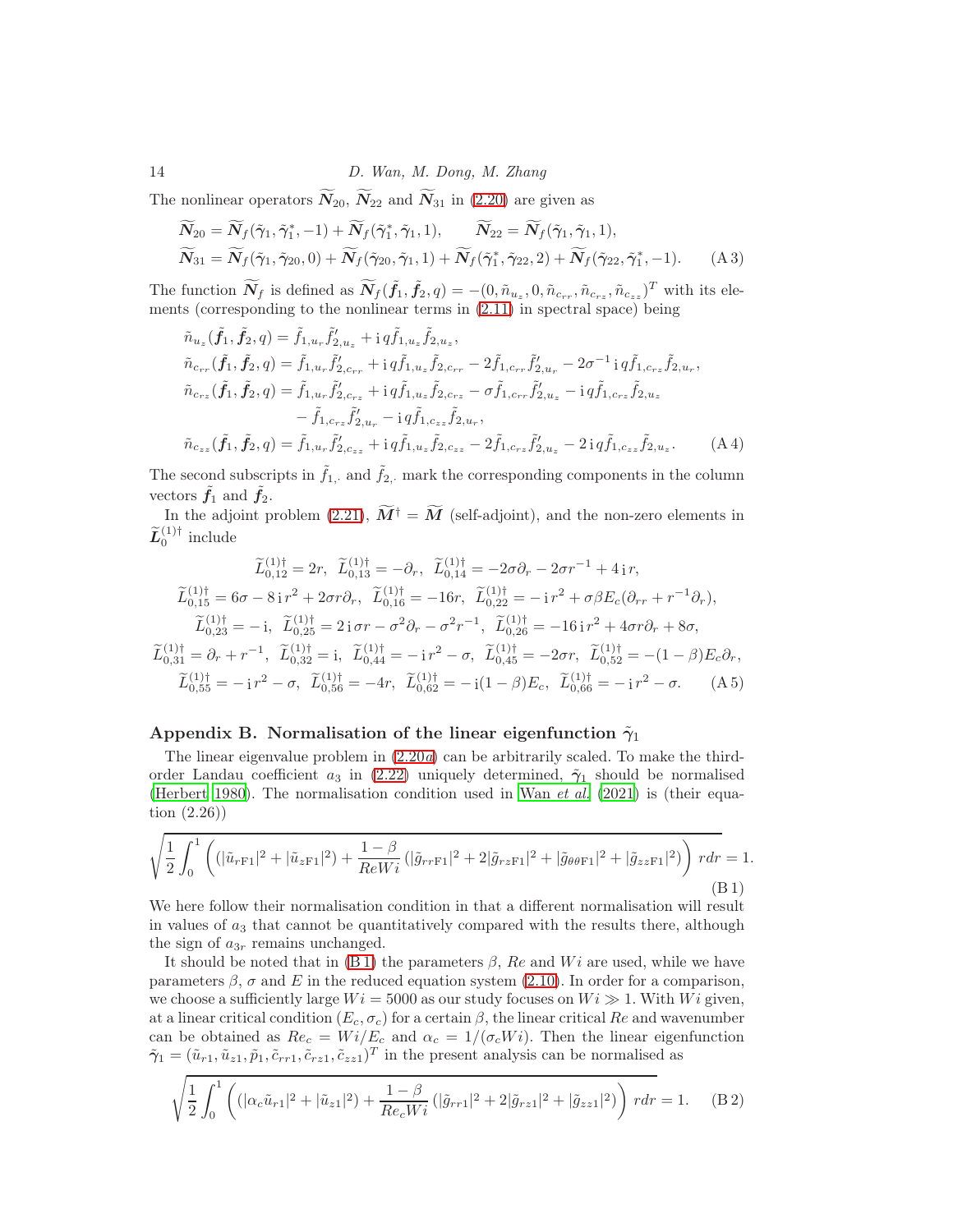

<span id="page-14-2"></span>Figure 4. (a) Comparison of the eigenspectra obtained from the linear asymptotic equations  $(2.20a)$  $(2.20a)$  (at  $\beta = 0.5$ ,  $\sigma = 0.04$  and  $E = 0.16$ ) and the linear original equation [\(2.5\)](#page-3-0) (at  $\beta = 0.5$ ,  $Wi = 800$ ,  $Re = 5000$  and  $\alpha = 0.03125$ . The eigenvalue  $c_1$  in the asymptotic equations is converted to the complex frequency  $\omega = \alpha(1 + \sigma c_1)$  for the comparison. (b) The eigenfunction  $\tilde{u}_{z1}$  (pertaining to the unstable mode) of the linearised original equations approaches that of the linear asymptotic equations with increasing Wi at  $\beta = 0.5$ .

Here the usage of the polymer deformation tensor components  $\tilde{g}_{rr1}, \tilde{g}_{rz1}$  and  $\tilde{g}_{zz1}$  follows the geometric decomposition of the conformation tensor  $c$  proposed by [Hameduddin](#page-15-22) *et al.*  $(2018)$  and further developed in [Hameduddin](#page-15-23) *et al.*  $(2019)$  $(2019)$  and Hameduddin & Zaki  $(2019)$ . With this geometric decomposition, the elastic energy can be unambiguously defined. These polymer deformation tensor components are calculated according to the relation

<span id="page-14-1"></span>
$$
\begin{pmatrix}\n\tilde{g}_{rr1} \\
\tilde{g}_{rz1} \\
\tilde{g}_{zz1}\n\end{pmatrix} = \begin{pmatrix}\nC_{rr} & 0 & 0 \\
C_{rz} & S & 0 \\
C_{rz}^2/C_{rr} & 2SC_{rz}/C_{rr} & S^2/C_{rr}\n\end{pmatrix}^{-1} \begin{pmatrix}\n\sigma_c^{-1}\tilde{c}_{rr1} \\
\alpha_c^{-1}\sigma_c^{-2}\tilde{c}_{rz1} \\
\alpha_c^{-2}\sigma_c^{-2}\tilde{c}_{zz1}\n\end{pmatrix},
$$
\n(B3)

where  $S = \sqrt{C_{rr}C_{zz} - C_{rz}^2}$ ;  $C_{rr} = 1$ ,  $C_{rz} = WiU'_{z}$  and  $C_{zz} = 1 + 2Wi^2U'_{z}^2$ . The additional coefficients  $\alpha_c$  and  $\sigma_c$  in [\(B 2\)](#page-13-3) and [\(B 3\)](#page-14-1) are due to the rescaling process described in [\(2.7\)](#page-4-2). For a comparison with results from the original equation system, rescaling back is needed. Note that in the above normalisation condition, the conformation tensor component  $\tilde{c}_{\theta\theta1}$  (and so  $\tilde{g}_{\theta\theta1}$ ) does not appear any longer.

# <span id="page-14-0"></span>Appendix C. Numerical validation by comparing with the original system

The present calculation is validated by comparing with the results obtained from the original equation system as follows. Figure  $4(a)$  shows a favourable agreement between the eigenspectrum obtained from the linear asymptotic equations  $(2.20a)$  for the viscoelastic pipe flow at  $\beta = 0.5$ ,  $\sigma = 0.04$ ,  $E = 0.16$  and that obtained from the linear original equation [\(2.5\)](#page-3-0) with  $\beta = 0.5$  and a large  $Wi = 800$  (so  $Re = Wi/E = 5000$ and  $\alpha = 1/(\sigma Wi) = 0.03125$ ; the inset highlights the unstable mode. The eigenfunction  $\tilde{u}_{z1}$  (corresponding to the unstable mode) at  $\beta = 0.5$ ,  $\sigma = 0.04$  and  $E = 0.16$  is plotted in figure  $4(b)$ . The eigenfunction in the original equations approaches that of the linear asymptotic solutions as  $Wi$  increases, confirming the accuracy of the asymptotic prediction.

#### REFERENCES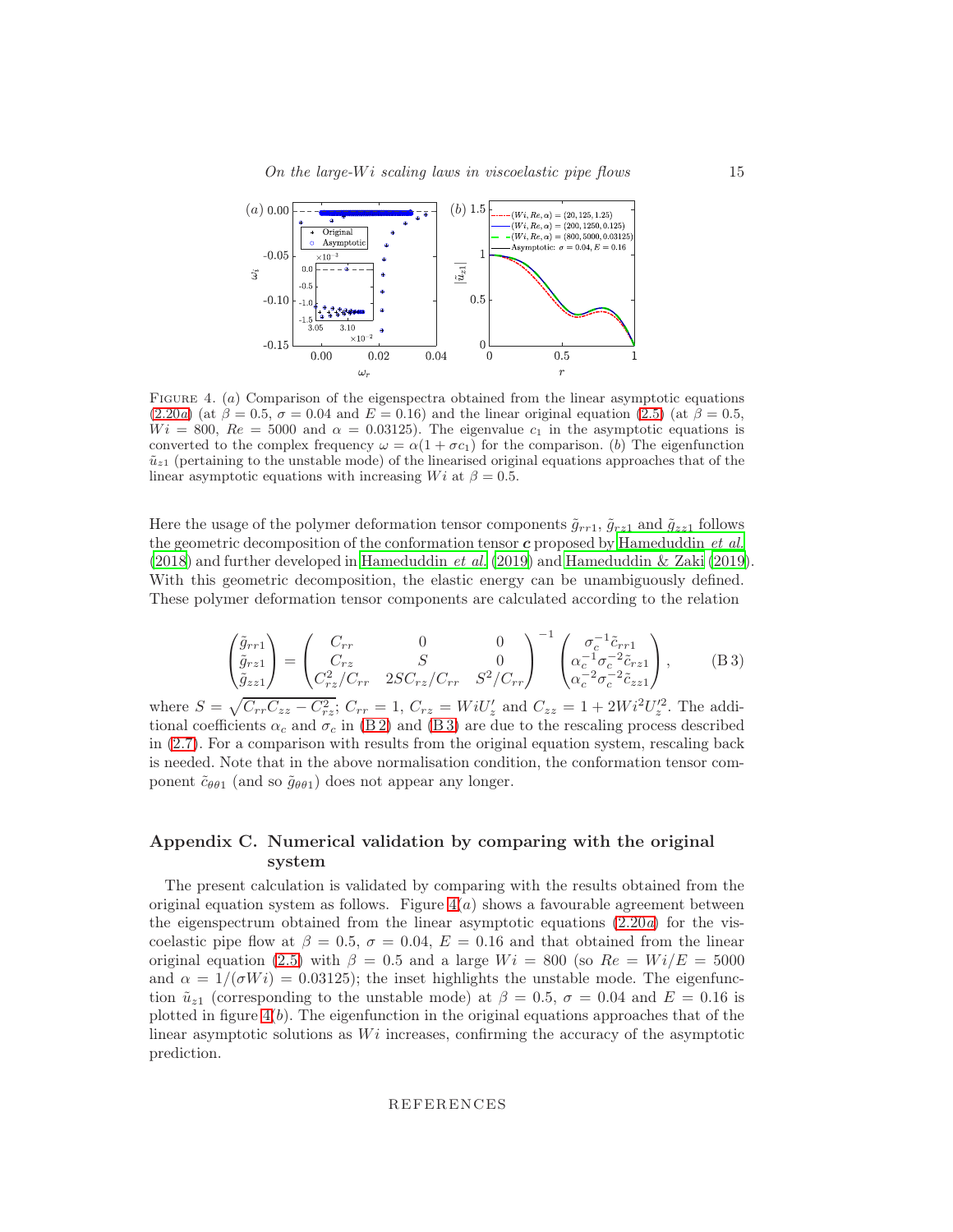- <span id="page-15-4"></span>Avila, K., Moxey, D., de Lozar, A., Avila, M., Barkley, D. & Hof, B. 2011 The onset of turbulence in pipe flow. *Science* 333 (6039), 192–196.
- <span id="page-15-20"></span>Bird, R. B., Curtiss, C. F., Armstrong, R. C. & Hassager, O. 1987 *Dynamics of Polymeric Liquids, Volume 2: Kinetic Theory*. Wiley.
- <span id="page-15-0"></span>Burger, E. D., Chorn, L. G. & Perkins, T. K. 1980 Studies of drag reduction conducted over a broad range of pipeline conditions when flowing prudhoe bay crude oil. *J. Rheol.* 24 (5), 603–626.
- <span id="page-15-8"></span>Buza, G., Beneitez, M., Page, J. & Kerswell, R. R. 2022*a* Finite-amplitude elastic waves in viscoelastic channel flow from large to zero reynolds number. *arXiv preprint arXiv:2202.08047* .
- <span id="page-15-9"></span>Buza, G., Page, J. & Kerswell, R. R. 2022*b* Weakly nonlinear analysis of the viscoelastic instability in channel flow for finite and vanishing reynolds numbers. *J. Fluid Mech.* 940, A11.
- <span id="page-15-13"></span>Chandra, B., Shankar, V. & Das, D. 2020 Early transition, relaminarization and drag reduction in the flow of polymer solutions through microtubes. *J. Fluid Mech.* 885, A47.
- <span id="page-15-17"></span>Chapman, S. J. 2002 Subcritical transition in channel flows. *J. Fluid Mech.* 451, 35–97.
- <span id="page-15-6"></span>Chaudhary, I., Garg, P., Subramanian, G. & Shankar, V. 2021 Linear instability of viscoelastic pipe flow. *J. Fluid Mech.* 908, A11.
- <span id="page-15-14"></span>Choueiri, G. H., Lopez, J. M., Varshney, A., Sankar, S. & Hof, B. 2021 Experimental observation of the origin and structure of elastoinertial turbulence. *PNAS* 118 (45).
- <span id="page-15-2"></span>Datta, S. S., Ardekani, A. M., Arratia, P. E., Beris, A. N., Bischofberger, I., Eggers, J. G., López-Aguilar, J. E., Fielding, S. M., Frishman, A., Graham, M. D., Guasto, J. S., Haward, S. J., Hormozi, S., McKinley, G. H., Poole, R. J., Morozov, A., Shankar, V., Shaqfeh, E. S. G., Shen, A. Q., Stark, H., Steinberg, V., Subramanian, G. & Stone, H. A. 2021 Perspectives on viscoelastic flow instabilities and elastic turbulence. *arXiv:2108.09841* .
- <span id="page-15-3"></span>Davey, A. & Drazin, P. G. 1969 The stability of Poiseuille flow in a pipe. *J. Fluid Mech.* 36 (2), 209–218.
- <span id="page-15-7"></span>Dong, M. & Zhang, M. 2022 Asymptotic study of linear instability in a viscoelastic pipe flow. *J. Fluid Mech.* 935, A28.
- <span id="page-15-11"></span>ECKHARDT, B., SCHNEIDER, T. M., HOF, B. & WESTERWEEL, J. 2006 Turbulence transition in pipe flow. *Annu. Rev. Fluid Mech.* 39 (1), 447–468.
- <span id="page-15-16"></span>Fujimura, K. 1989 The equivalence between two perturbation methods in weakly nonlinear stability theory for parallel shear flows. *Proc. R. Soc. London. A. Math. Phys. Sci.* 424 (1867), 373–392.
- <span id="page-15-5"></span>Garg, P., Chaudhary, I., Khalid, M., Shankar, V. & Subramanian, G. 2018 Viscoelastic pipe flow is linearly unstable. *Phys. Rev. Lett.* 121 (2), 24502.
- <span id="page-15-1"></span>Graham, M. D. 2014 Drag reduction and the dynamics of turbulence in simple and complex fluids. *Phys. Fluids* 26 (10), 625–656.
- <span id="page-15-12"></span>Graham, M. D. & Floryan, D. 2021 Exact coherent states and the nonlinear dynamics of wall-bounded turbulent flows. *Annu. Rev. Fluid Mech.* 53, 227–253.
- <span id="page-15-23"></span>HAMEDUDDIN, I., GAYME, D. F. & ZAKI, T. A. 2019 Perturbative expansions of the conformation tensor in viscoelastic flows. *J. Fluid Mech.* 858, 377–406.
- <span id="page-15-22"></span>Hameduddin, I., Meneveau, C., Zaki, T. A. & Gayme, D. F. 2018 Geometric decomposition of the conformation tensor in viscoelastic turbulence. *J. Fluid Mech.* 842, 395–427.
- <span id="page-15-24"></span>HAMEDUDDIN, I. & ZAKI, T. A. 2019 The mean conformation tensor in viscoelastic turbulence. *J. Fluid Mech.* 865, 363–380.
- <span id="page-15-21"></span>HERBERT, T. 1980 Nonlinear stability of parallel flows by high-ordered amplitude expansions. *AIAA J.* 18 (3), 243–248.
- <span id="page-15-15"></span>HERBERT, T. 1983 On perturbation methods in nonlinear stability theory. *J. Fluid Mech.* 126, 167–186.
- <span id="page-15-18"></span>Hof, B., JUEL, A. & MULLIN, T. 2003 Scaling of the turbulence transition threshold in a pipe. *Phys. Rev. Lett.* 91 (24), 244502.
- <span id="page-15-10"></span>JHA, N. K. & STEINBERG, V. 2020 Universal coherent structures of elastic turbulence in straight channel with viscoelastic fluid flow. *arXiv preprint arXiv:2009.12258* .
- <span id="page-15-19"></span>Jovanović, M. R. & Kumar, S. 2010 Transient growth without inertia. *Phys. Fluids* 22 (2), 023101.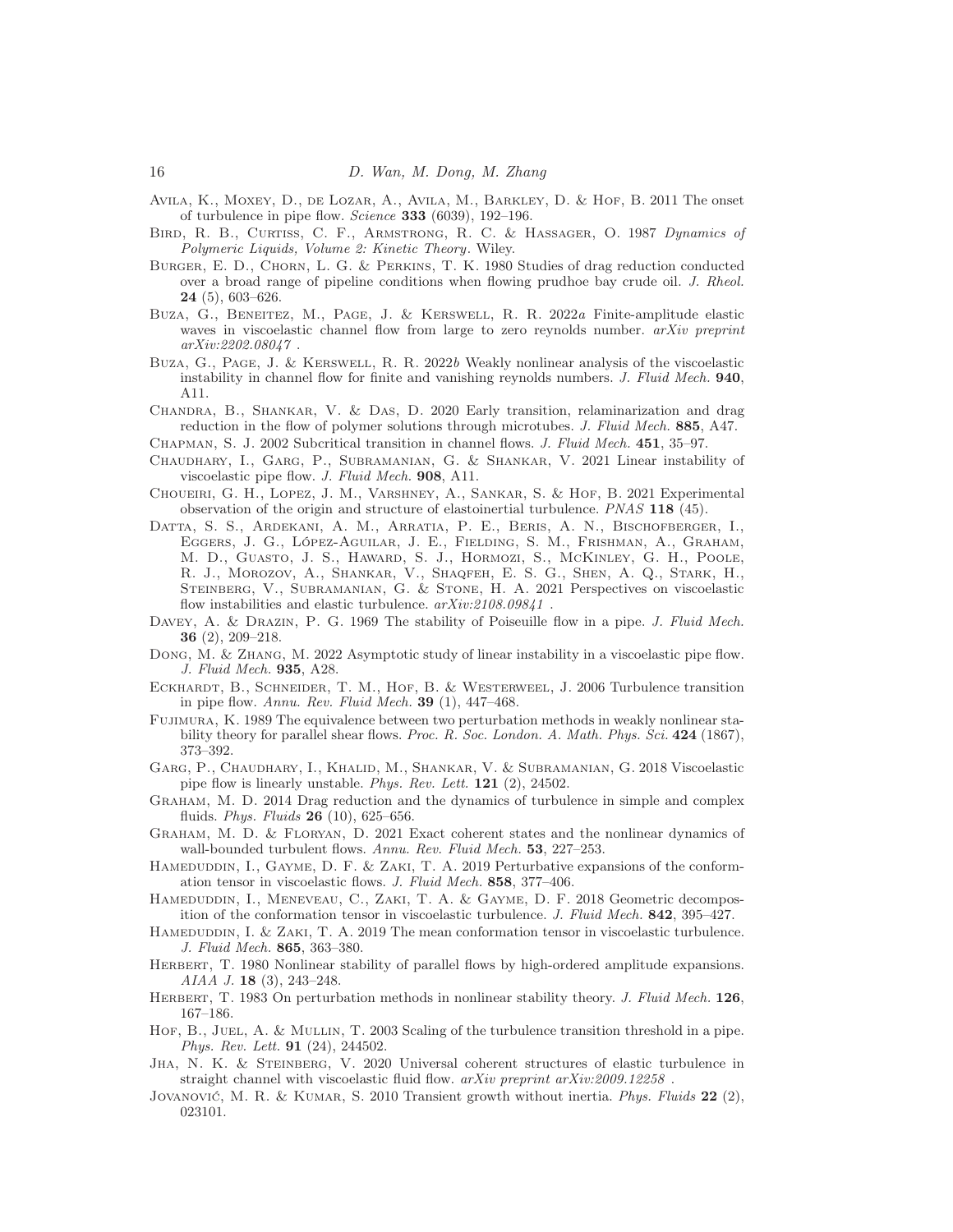- <span id="page-16-12"></span>Kerswell, R. R. 2005 Recent progress in understanding the transition to turbulence in a pipe. *Nonlinearity* 18 (6), R17–R44.
- <span id="page-16-9"></span>Khalid, M., Chaudhary, I., Garg, P., Shankar, V. & Subramanian, G. 2021*a* The centre-mode instability of viscoelastic plane Poiseuille flow. *J. Fluid Mech.* 915, A43.
- <span id="page-16-11"></span>Khalid, M., Shankar, V. & Subramanian, G. 2021*b* Continuous pathway between the elasto-inertial and elastic turbulent states in viscoelastic channel flow. *Phys. Rev. Lett.* 127, 134502.
- <span id="page-16-13"></span>Landau, L. D. 1944 On the problem of turbulence. *C. R. Acad. Sci. URSS* 44 (31), 1–314.
- <span id="page-16-20"></span>LEMOULT, G., AIDER, J.-L. & WESFREID, J. E. 2012 Experimental scaling law for the subcritical transition to turbulence in plane poiseuille flow. *Phys. Rev. E* 85 (2), 025303.
- <span id="page-16-24"></span>Luchini, P. & Bottaro, A. 2014 Adjoint equations in stability analysis. *Annu. Rev. Fluid Mech.* 46 (1), 493–517.
- <span id="page-16-4"></span>MESEGUER, A. & TREFETHEN, L. N. 2003 Linearized pipe flow to Reynolds number  $10^7$ . *J. Comput. Phys.* 186 (1), 178–197.
- <span id="page-16-16"></span>Meulenbroek, B., Storm, C., Bertola, V., Wagner, C., Bonn, D. & van Saarloos, W. 2003 Intrinsic route to melt fracture in polymer extrusion: a weakly nonlinear subcritical instability of viscoelastic Poiseuille flow. *Phys. Rev. Lett.* 90 (2), 024502.
- <span id="page-16-17"></span>Meulenbroek, B., Storm, C., Morozov, A. N. & van Saarloos, W. 2004 Weakly nonlinear subcritical instability of visco-elastic Poiseuille flow. *J. Non-Newtonian Fluid Mech.* 116 (2-3), 235–268.
- <span id="page-16-25"></span>Mohseni, K. & Colonius, T. 2000 Numerical treatment of polar coordinate singularities. *J. Comp. Phys.* 157 (2), 787 – 795.
- <span id="page-16-10"></span>Morozov, A. 2022 Coherent structures in plane channel flow of dilute polymer solutions. *arXiv preprint arXiv:2201.01274* .
- <span id="page-16-18"></span>Morozov, A. & van Saarloos, W. 2019 Subcritical instabilities in plane Poiseuille flow of an Oldroyd-B fluid. *J. Stat. Phys.* 175 (3), 554–577.
- <span id="page-16-22"></span>Morozov, A. N. & van Saarloos, W. 2007 An introductory essay on subcritical instabilities and the transition to turbulence in visco-elastic parallel shear flows. *Phys. Rep.* 447 (3), 112–143.
- <span id="page-16-1"></span>National Research Council 1997 *Technology for the United States Navy and Marine Corps, 2000-2035: Becoming a 21st-Century Force*, , vol. 6. The National Academies Press.
- <span id="page-16-8"></span>PAGE, J., DUBIEF, Y. & KERSWELL, R. R. 2020 Exact traveling wave solutions in viscoelastic channel flow. *Phys. Rev. Lett.* 125, 154501.
- <span id="page-16-23"></span>Pakdel, P. & McKinley, G. H. 1996 Elastic instability and curved streamlines. *Phys. Rev. Lett.* 77 (12), 2459.
- <span id="page-16-19"></span>PHILIP, J., SVIZHER, A. & COHEN, J. 2007 Scaling law for a subcritical transition in plane poiseuille flow. *Phys. Rev. Lett.* 98 (15), 154502.
- <span id="page-16-15"></span>REYNOLDS, W. & POTTER, M. C. 1967 Finite-amplitude instability of parallel shear flows. *J. Fluid Mech.* 27 (3), 465–492.
- <span id="page-16-7"></span>Samanta, D., Dubief, Y., Holzner, M., Schäfer, C., Morozov, A. N., Wagner, C. & HOF, B. 2013 Elasto-inertial turbulence. *PNAS* 110 (26), 10557-10562.
- <span id="page-16-3"></span>Sánchez, H. A. C., Jovanović, M. R., Kumar, S., Morozov, A., Shankar, V., Subramanian, G. & Wilson, H. J. 2022 Understanding viscoelastic flow instabilities: Oldroyd-B and beyond. *J. Non-Newtonian Fluid Mech.* p. 104742.
- <span id="page-16-6"></span>Shekar, A., McMullen, R. M., McKeon, B. J. & Graham, M. D. 2021 Tollmien-Schlichting route to elastoinertial turbulence in channel flow. *Phys. Rev. Fluids* 6, 093301.
- <span id="page-16-5"></span>Shekar, A., McMullen, R. M., Wang, S.-N., McKeon, B. J. & Graham, M. D. 2019 Critical-layer structures and mechanisms in elastoinertial turbulence. *Phys. Rev. Lett.* 122, 124503.
- <span id="page-16-21"></span>Shnapp, R. & Steinberg, V. 2021 Non-modal elastic instability and elastic waves in weakly perturbed channel flow. *arXiv: 2106.01817v2* .
- <span id="page-16-2"></span>Steinberg, V. 2021 Elastic turbulence: An experimental view on inertialess random flow. *Annu. Rev. Fluid Mech.* 53 (1), 27–58.
- <span id="page-16-14"></span>Stuart, J. T. 1960 On the non-linear mechanics of wave disturbances in stable and unstable parallel flows Part 1. The basic behaviour in plane Poiseuille flow. *J. Fluid Mech.* 9 (3), 353–370.
- <span id="page-16-0"></span>Toms, B. A. 1949 Some observations of the flow of linear polymer solution through straight